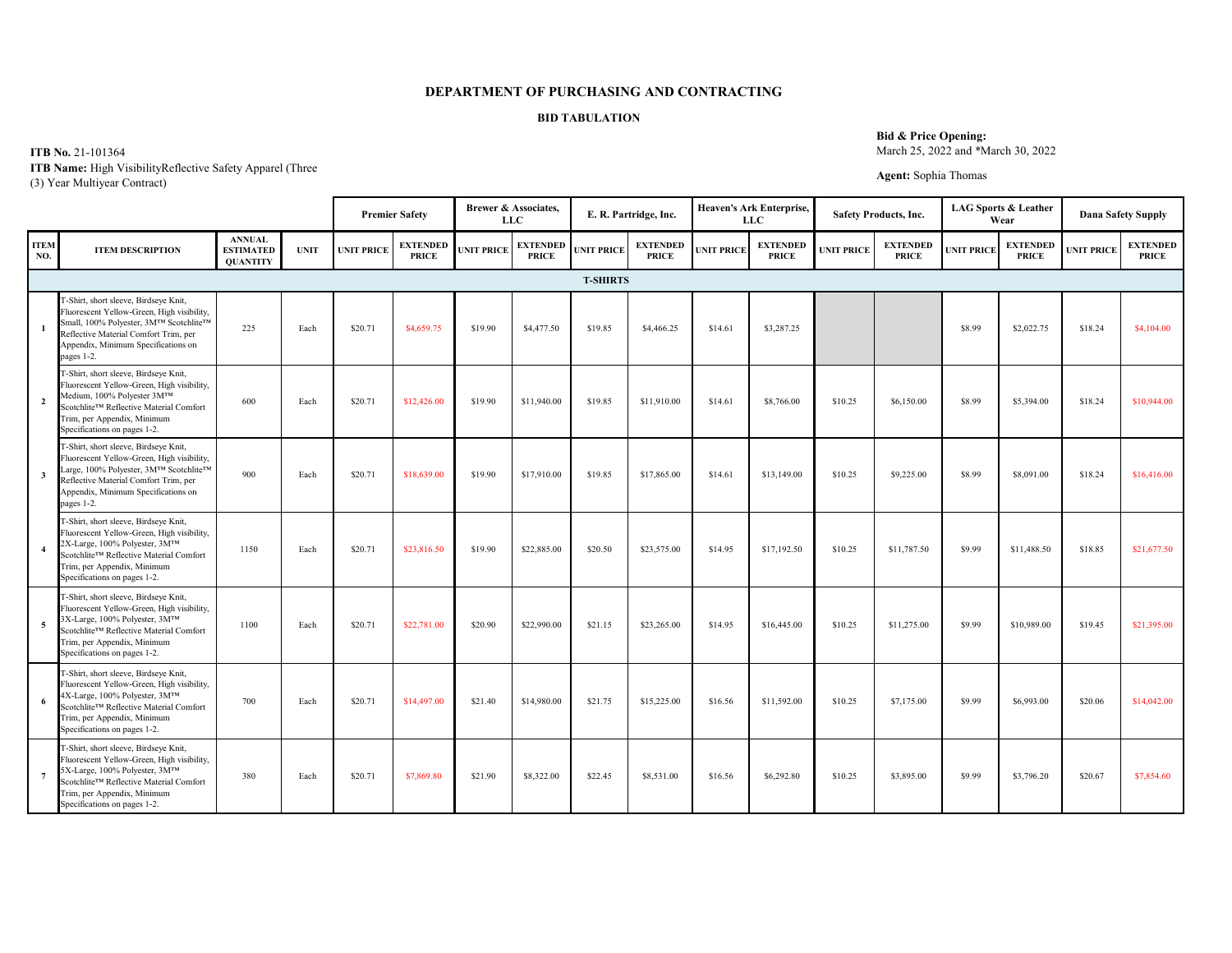| <b>ITEM</b><br>NO. | <b>ITEM DESCRIPTION</b>                                                                                                                                                                                                         | <b>ANNUAL</b><br><b>ESTIMATED</b><br><b>QUANTITY</b> | <b>UNIT</b> | <b>UNIT PRICE</b> | <b>EXTENDED</b><br><b>PRICE</b> | <b>UNIT PRICE</b> | <b>EXTENDED</b><br><b>PRICE</b> | <b>UNIT PRICE</b> | <b>EXTENDED</b><br><b>PRICE</b> | <b>UNIT PRICE</b> | <b>EXTENDED</b><br><b>PRICE</b> | <b>UNIT PRICE</b> | <b>EXTENDED</b><br><b>PRICE</b> | <b>UNIT PRICE</b> | <b>EXTENDED</b><br><b>PRICE</b> | <b>UNIT PRICE</b> | <b>EXTENDED</b><br><b>PRICE</b> |
|--------------------|---------------------------------------------------------------------------------------------------------------------------------------------------------------------------------------------------------------------------------|------------------------------------------------------|-------------|-------------------|---------------------------------|-------------------|---------------------------------|-------------------|---------------------------------|-------------------|---------------------------------|-------------------|---------------------------------|-------------------|---------------------------------|-------------------|---------------------------------|
|                    |                                                                                                                                                                                                                                 |                                                      |             |                   |                                 |                   |                                 | <b>T-SHIRTS</b>   |                                 |                   |                                 |                   |                                 |                   |                                 |                   |                                 |
|                    | T-Shirt, short sleeve, Birdseye Knit,<br>Fluorescent Yellow-Green, High visibility,<br>6X-Large, 100% Polyester, 3MTM<br>Scotchlite™ Reflective Material Comfort<br>Trim, per Appendix, Minimum<br>Specifications on pages 1-2. | 200                                                  | Each        | \$20.71           | \$4,142.00                      | \$22.40           | \$4,480.00                      | \$23.10           | \$4,620.00                      | \$16.56           | \$3,312.00                      |                   |                                 | \$9.99            | \$1,998.00                      | \$21.27           | \$4,254.00                      |
| - 9                | T-Shirt, short sleeve, Birdseye Knit,<br>Fluorescent Yellow-Green, High visibility,<br>7X-Large, 100% Polyester, 3MTM<br>Scotchlite™ Reflective Material Comfort<br>Trim, per Appendix, Minimum<br>Specifications on pages 1-2. | 95                                                   | Each        | \$20.71           | \$1,967.45                      | \$22.90           | \$2,175.50                      | \$23.75           | \$2,256.25                      | \$16.56           | \$1,573.20                      |                   |                                 | \$9.99            | \$949.05                        | \$21.88           | \$2,078.60                      |
| <b>10</b>          | T-Shirt, long sleeve, Birdseye Knit,<br>Fluorescent Yellow-Green, High visibility,<br>Small, 100% Polyester, 3M™ Scotchlite™<br>Reflective Material Comfort Trim, per<br>Appendix, Minimum Specifications on<br>pages 3-4.      | 100                                                  | Each        | \$24.35           | \$2,435.00                      | \$23.50           | \$2,350.00                      | \$23.75           | \$2,375.00                      | \$19.21           | \$1,921.00                      |                   |                                 | \$10.99           | \$1,099.00                      | \$21.88           | \$2,188.00                      |
| -11                | T-Shirt, long sleeve, Birdseye Knit,<br>Fluorescent Yellow-Green, High visibility,<br>Medium, 100% Polyester, 3MTM<br>Scotchlite™ Reflective Material Comfort<br>Trim, per Appendix, Minimum<br>Specifications on pages 3-4.    | 375                                                  | Each        | \$24.35           | \$9,131.25                      | \$23.50           | \$8,812.50                      | \$23.75           | \$8,906.25                      | \$19.21           | \$7,203.75                      | \$13.45           | \$5,043.75                      | \$10.99           | \$4,121.25                      | \$21.88           | \$8,205.00                      |
| <b>12</b>          | T-Shirt, long sleeve, Birdseye Knit,<br>Fluorescent Yellow-Green, High visibility,<br>Large, 100% Polyester, 3M™ Scotchlite™<br>Reflective Material Comfort Trim, per<br>Appendix, Minimum Specifications on<br>pages 3-4.      | 200                                                  | Each        | \$24.35           | \$4,870.00                      | \$23.50           | \$4,700.00                      | \$23.75           | \$4,750.00                      | \$19.21           | \$3,842.00                      | \$13.45           | \$2,690.00                      | \$10.99           | \$2,198.00                      | \$21.88           | \$4,376.00                      |
| 13                 | T-Shirt, long sleeve, Birdseye Knit,<br>Fluorescent Yellow-Green, High visibility,<br>X-Large, 100% Polyester, 3M™<br>Scotchlite™ Reflective Material Comfort<br>Trim, per Appendix, Minimum<br>Specifications on pages 3-4.    | 200                                                  | Each        | \$24.35           | \$4,870.00                      | \$23.50           | \$4,700.00                      | \$23.75           | \$4,750.00                      | \$19.55           | \$3,910.00                      | \$13.45           | \$2,690.00                      | \$10.99           | \$2,198.00                      | \$21.88           | \$4,376.00                      |
| 14                 | T-Shirt, long sleeve, Birdseye Knit,<br>Fluorescent Yellow-Green, High visibility,<br>2X-Large, 100% Polyester, 3M™<br>Scotchlite™ Reflective Material Comfort<br>Trim, per Appendix, Minimum<br>Specifications on pages 3-4.   | 300                                                  | Each        | \$24.35           | \$7,305.00                      | \$23.50           | \$7,050.00                      | \$24.40           | \$7,320.00                      | \$19.55           | \$5,865.00                      | \$13.45           | \$4,035.00                      | \$10.99           | \$3,297.00                      | \$22.48           | \$6,744.00                      |
| 15                 | T-Shirt, long sleeve, Birdseye Knit,<br>Fluorescent Yellow-Green, High visibility,<br>3X-Large, 100% Polyester, 3MTM<br>Scotchlite™ Reflective Material Comfort<br>Trim, per Appendix, Minimum<br>Specifications on pages 3-4.  | 250                                                  | Each        | \$24.35           | \$6,087.50                      | \$24.50           | \$6,125.00                      | \$25.00           | \$6,250.00                      | \$19.55           | \$4,887.50                      | \$13.45           | \$3,362.50                      | \$10.99           | \$2,747.50                      | \$23.09           | \$5,772.50                      |
| 16                 | T-Shirt, long sleeve, Birdseye Knit,<br>Fluorescent Yellow-Green, High visibility,<br>4X-Large, 100% Polyester, 3M™<br>Scotchlite™ Reflective Material Comfort<br>Trim, per Appendix, Minimum<br>Specifications on pages 3-4.   | 180                                                  | Each        | \$24.35           | \$4,383.00                      | \$25.50           | \$4,590.00                      | \$25.65           | \$4,617.00                      | \$21.16           | \$3,808.80                      | \$13.45           | \$2,421.00                      | \$10.99           | \$1,978.20                      | \$23.70           | \$4,266.00                      |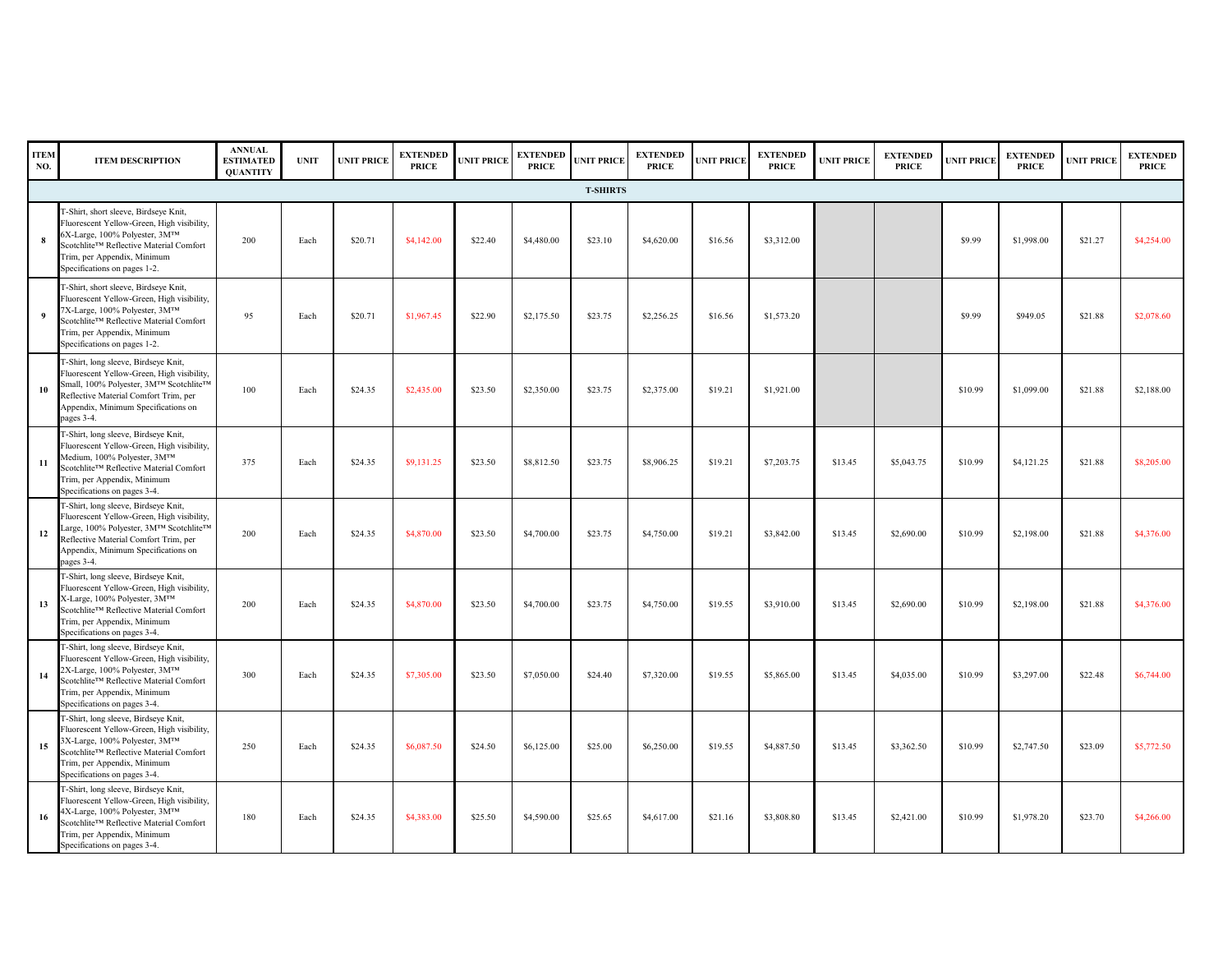| T-Shirt, long sleeve, Birdseye Knit,<br>Fluorescent Yellow-Green, High visibility,<br>5X-Large, 100% Polyester, 3MTM<br>17<br>Scotchlite™ Reflective Material Comfort<br>Trim, per Appendix, Minimum<br>Specifications on pages 3-4. | 85 | Each | \$24.35 | \$2,069.75 | \$26.50 | \$2,252.50 | \$26.35 | \$2,239.75 | \$21.16 | \$1,798.60 | \$13.45 |  |
|--------------------------------------------------------------------------------------------------------------------------------------------------------------------------------------------------------------------------------------|----|------|---------|------------|---------|------------|---------|------------|---------|------------|---------|--|
|--------------------------------------------------------------------------------------------------------------------------------------------------------------------------------------------------------------------------------------|----|------|---------|------------|---------|------------|---------|------------|---------|------------|---------|--|

| 17                 | T-Shirt, long sleeve, Birdseye Knit,<br>Fluorescent Yellow-Green, High visibility,<br>5X-Large, 100% Polyester, 3M™<br>Scotchlite™ Reflective Material Comfort<br>Trim, per Appendix, Minimum<br>Specifications on pages 3-4.  | 85                                                   | Each        | \$24.35           | \$2,069.75                      | \$26.50           | \$2,252.50                      | \$26.35           | \$2,239.75                      | \$21.16           | \$1,798.60                      | \$13.45           | \$1,143.25                      | \$11.99           | \$1,019.15                      | \$24.30           | \$2,065.50                      |
|--------------------|--------------------------------------------------------------------------------------------------------------------------------------------------------------------------------------------------------------------------------|------------------------------------------------------|-------------|-------------------|---------------------------------|-------------------|---------------------------------|-------------------|---------------------------------|-------------------|---------------------------------|-------------------|---------------------------------|-------------------|---------------------------------|-------------------|---------------------------------|
| <b>ITEM</b><br>NO. | <b>ITEM DESCRIPTION</b>                                                                                                                                                                                                        | <b>ANNUAL</b><br><b>ESTIMATED</b><br><b>QUANTITY</b> | <b>UNIT</b> | <b>UNIT PRICE</b> | <b>EXTENDED</b><br><b>PRICE</b> | <b>UNIT PRICE</b> | <b>EXTENDED</b><br><b>PRICE</b> | <b>UNIT PRICE</b> | <b>EXTENDED</b><br><b>PRICE</b> | <b>UNIT PRICE</b> | <b>EXTENDED</b><br><b>PRICE</b> | <b>UNIT PRICE</b> | <b>EXTENDED</b><br><b>PRICE</b> | <b>UNIT PRICE</b> | <b>EXTENDED</b><br><b>PRICE</b> | <b>UNIT PRICE</b> | <b>EXTENDED</b><br><b>PRICE</b> |
|                    |                                                                                                                                                                                                                                |                                                      |             |                   |                                 |                   |                                 | <b>T-SHIRTS</b>   |                                 |                   |                                 |                   |                                 |                   |                                 |                   |                                 |
|                    | T-Shirt, long sleeve, Birdseye Knit,<br>Fluorescent Yellow-Green, High visibility,<br>6X-Large, 100% Polyester, 3MTM<br>Scotchlite™ Reflective Material Comfort<br>Trim, per Appendix, Minimum<br>Specifications on pages 3-4. | 70                                                   | Each        | \$24.35           | \$1,704.50                      | \$27.50           | \$1,925.00                      | \$27.00           | \$1,890.00                      | \$21.16           | \$1,481.20                      |                   |                                 | \$11.99           | \$839.30                        | \$24.91           | \$1,743.70                      |
| 19                 | T-Shirt, long sleeve, Birdseye Knit,<br>Fluorescent Yellow-Green, High visibility,<br>7X-Large, 100% Polyester, 3M™<br>Scotchlite™ Reflective Material Comfort<br>Trim, per Appendix, Minimum<br>Specifications on pages 3-4.  | 10                                                   | Each        | \$24.35           | \$243.50                        | \$28.00           | \$280.00                        | \$27.65           | \$276.50                        | \$21.16           | \$211.60                        |                   |                                 | \$11.99           | \$119.90                        | \$25.52           | \$255.20                        |
| <b>20</b>          | T-Shirt, short sleeve, Jersey Knit,<br>Fluorescent Yellow-Green, High visibility,<br>Small, 100% Polyester, 3M™ Scotchlite™<br>Reflective Material Comfort Trim, per<br>Appendix, Minimum Specifications on<br>pages 1-2.      |                                                      | Each        | \$22.01           | \$22.01                         | \$19.90           | \$19.90                         | \$20.10           | \$20.10                         | \$17.60           | \$17.60                         | \$23.90           | \$23.90                         | \$8.99            | \$8.99                          | \$18.48           | \$18.48                         |
| 21                 | T-Shirt, short sleeve, Jersey Knit,<br>Fluorescent Yellow-Green, High visibility,<br>Medium, 100% Polyester, 3M™<br>Scotchlite™ Reflective Material Comfort<br>Trim, per Appendix, Minimum<br>Specifications on pages 1-2.     |                                                      | Each        | \$22.01           | \$22.01                         | \$19.90           | \$19.90                         | \$20.10           | \$20.10                         | \$17.60           | \$17.60                         | \$23.90           | \$23.90                         | \$8.99            | \$8.99                          | \$18.48           | \$18.48                         |
| 22                 | T-Shirt, short sleeve, Jersey Knit,<br>Fluorescent Yellow-Green, High visibility,<br>Large, 100% Polyester, 3M™ Scotchlite™<br>Reflective Material Comfort Trim, per<br>Appendix, Minimum Specifications on<br>pages 1-2.      |                                                      | Each        | \$22.01           | \$22.01                         | \$19.90           | \$19.90                         | \$20.10           | \$20.10                         | \$17.60           | \$17.60                         | \$23.90           | \$23.90                         | \$8.99            | \$8.99                          | \$18.48           | \$18.48                         |
| 23                 | T-Shirt, short sleeve, Jersey Knit,<br>Fluorescent Yellow-Green, High visibility,<br>X-Large, 100% Polyester, 3M™<br>Scotchlite™ Reflective Material Comfort<br>Trim, per Appendix, Minimum<br>Specifications on pages 1-2.    |                                                      | Each        | \$22.01           | \$22.01                         | \$19.90           | \$19.90                         | \$20.10           | \$20.10                         | \$17.60           | \$17.60                         | \$23.90           | \$23.90                         | \$8.99            | \$8.99                          | \$18.48           | \$18.48                         |
| 24                 | T-Shirt, short sleeve, Jersey Knit,<br>Fluorescent Yellow-Green, High visibility,<br>2X-Large, 100% Polyester, 3M™<br>Scotchlite™ Reflective Material Comfort<br>Trim, per Appendix, Minimum<br>Specifications on pages 1-2.   | - 1                                                  | Each        | \$22.01           | \$22.01                         | \$20.50           | \$20.50                         | \$20.75           | \$20.75                         | \$18.63           | \$18.63                         | \$23.90           | \$23.90                         | \$9.99            | \$9.99                          | \$19.09           | \$19.09                         |
| 25                 | T-Shirt, short sleeve, Jersey Knit,<br>Fluorescent Yellow-Green, High visibility,<br>3X-Large, 100% Polyester, 3M™<br>Scotchlite™ Reflective Material Comfort<br>Trim, per Appendix, Minimum<br>Specifications on pages 1-2.   |                                                      | Each        | \$22.01           | \$22.01                         | \$21.25           | \$21.25                         | \$21.40           | \$21.40                         | \$18.63           | \$18.63                         | \$23.90           | \$23.90                         | \$9.99            | \$9.99                          | \$19.70           | \$19.70                         |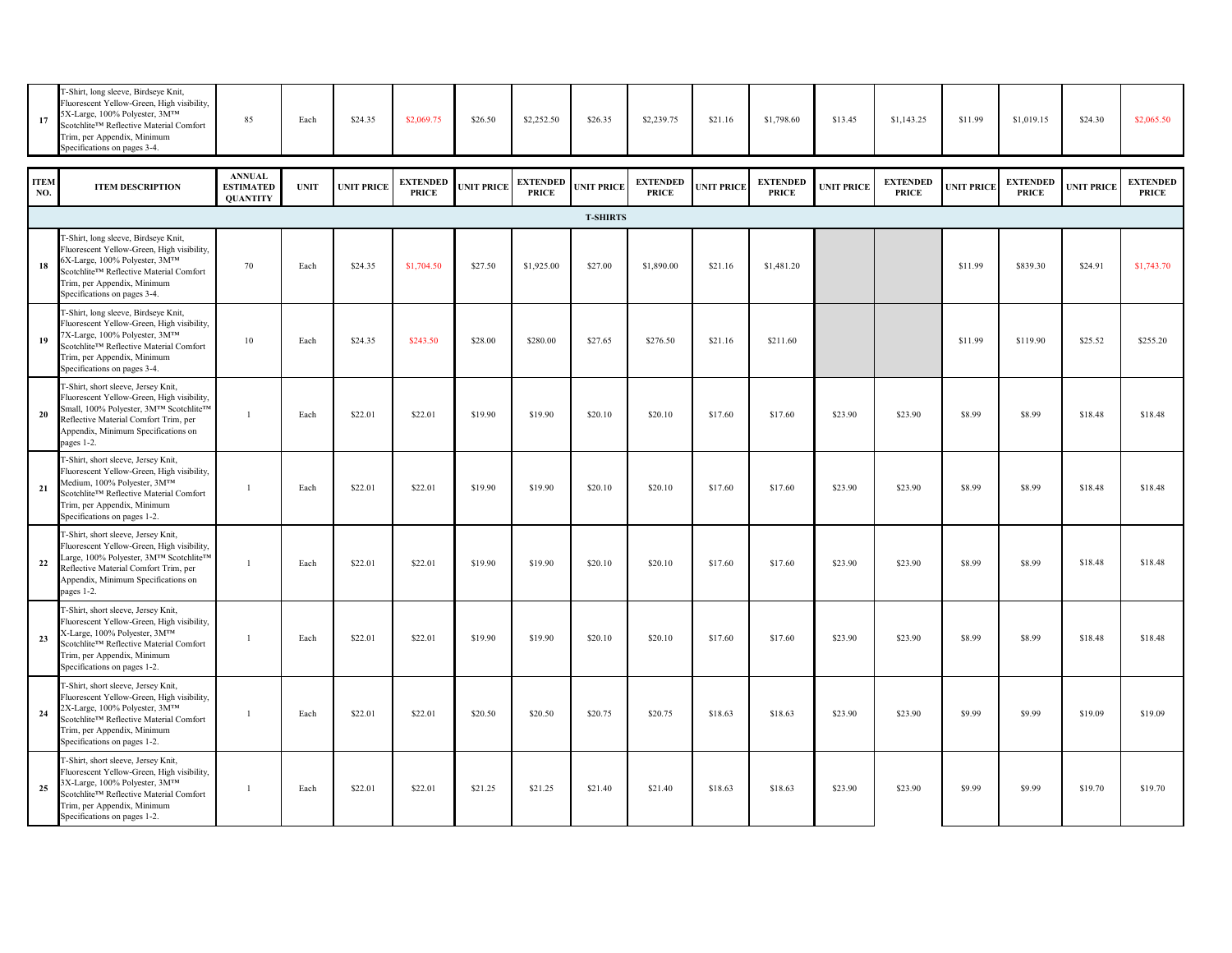|  | T-Shirt, short sleeve, Jersey Knit,<br>Fluorescent Yellow-Green, High visibility,<br>$26$ 4X-Large, 100% Polyester, 3M <sup>TM</sup><br>Scotchlite™ Reflective Material Comfort<br>Trim, per Appendix, Minimum<br>Specifications on pages 1-2. |  | ±ach | \$22.01 | \$22.0 | \$21.90 | \$21.90 | \$22.05 | \$22.05 | \$18.63 | \$18.65 | \$23.90 | \$23.90 | \$9.99 | \$9.99 | \$20.30 | \$20.30 |
|--|------------------------------------------------------------------------------------------------------------------------------------------------------------------------------------------------------------------------------------------------|--|------|---------|--------|---------|---------|---------|---------|---------|---------|---------|---------|--------|--------|---------|---------|
|--|------------------------------------------------------------------------------------------------------------------------------------------------------------------------------------------------------------------------------------------------|--|------|---------|--------|---------|---------|---------|---------|---------|---------|---------|---------|--------|--------|---------|---------|

| <b>ITEM</b><br>NO. | <b>ITEM DESCRIPTION</b>                                                                                                                                                                                                       | <b>ANNUAL</b><br><b>ESTIMATED</b><br><b>QUANTITY</b> | <b>UNIT</b> | <b>UNIT PRICE</b> | <b>EXTENDED</b><br><b>PRICE</b> | <b>UNIT PRICE</b> | <b>EXTENDED</b><br><b>PRICE</b> | <b>UNIT PRICE</b> | <b>EXTENDED</b><br><b>PRICE</b> | <b>UNIT PRICE</b> | <b>EXTENDED</b><br><b>PRICE</b> | <b>UNIT PRICE</b> | <b>EXTENDED</b><br><b>PRICE</b> | <b>UNIT PRICE</b> | <b>EXTENDED</b><br><b>PRICE</b> | <b>UNIT PRICE</b> | <b>EXTENDED</b><br><b>PRICE</b> |
|--------------------|-------------------------------------------------------------------------------------------------------------------------------------------------------------------------------------------------------------------------------|------------------------------------------------------|-------------|-------------------|---------------------------------|-------------------|---------------------------------|-------------------|---------------------------------|-------------------|---------------------------------|-------------------|---------------------------------|-------------------|---------------------------------|-------------------|---------------------------------|
|                    |                                                                                                                                                                                                                               |                                                      |             |                   |                                 |                   |                                 | <b>T-SHIRTS</b>   |                                 |                   |                                 |                   |                                 |                   |                                 |                   |                                 |
| 27                 | T-Shirt, short sleeve, Jersey Knit,<br>Fluorescent Yellow-Green, High visibility,<br>5X-Large, 100% Polyester, 3MTM<br>Scotchlite™ Reflective Material Comfort<br>Trim, per Appendix, Minimum<br>Specifications on pages 1-2. |                                                      | Each        | \$22.01           | \$22.01                         | \$22.90           | \$22.90                         | \$22.70           | \$22.70                         | \$19.78           | \$19.78                         | \$23.90           | \$23.90                         | \$9.99            | \$9.99                          | \$20.91           | \$20.91                         |
| 28                 | T-Shirt, short sleeve, Jersey Knit,<br>Fluorescent Yellow-Green, High visibility,<br>5X-Large, 100% Polyester, 3MTM<br>Scotchlite™ Reflective Material Comfort<br>Trim, per Appendix, Minimum<br>Specifications on pages 1-2. |                                                      | Each        | \$22.01           | \$22.01                         | \$23.90           | \$23.90                         | \$23.35           | \$23.35                         | \$19.78           | \$19.78                         |                   |                                 | \$9.99            | \$9.99                          | \$21.52           | \$21.52                         |
| 29                 | T-Shirt, short sleeve, Jersey Knit,<br>Fluorescent Yellow-Green, High visibility,<br>7X-Large, 100% Polyester, 3MTM<br>Scotchlite™ Reflective Material Comfort<br>Trim, per Appendix, Minimum<br>Specifications on pages 1-2. |                                                      | Each        | \$22.01           | \$22.01                         | \$24.90           | \$24.90                         | \$24.00           | \$24.00                         | \$19.78           | \$19.78                         |                   |                                 | \$9.99            | \$9.99                          | \$21.88           | \$21.88                         |
| 30                 | T-Shirt, long sleeve, Jersey Knit,<br>Fluorescent Yellow-Green, High visibility,<br>Small, 100% Polyester, 3M™ Scotchlite™<br>Reflective Material Comfort Trim, per<br>Appendix, Minimum Specifications on<br>pages 3-4.      |                                                      | Each        | \$24.35           | \$24.35                         | \$25.90           | \$25.90                         | \$23.75           | \$23.75                         | \$19.38           | \$19.38                         | \$35.60           | \$35.60                         | \$10.99           | \$10.99                         | \$21.88           | \$21.88                         |
| 31                 | T-Shirt, long sleeve, Jersey Knit,<br>Fluorescent Yellow-Green, High visibility,<br>Medium, 100% Polyester, 3MTM<br>Scotchlite™ Reflective Material Comfort<br>Trim, per Appendix, Minimum<br>Specifications on pages 3-4.    | 130                                                  | Each        | \$24.35           | \$3,165.50                      | \$23.50           | \$3,055.00                      | \$23.75           | \$3,087.50                      | \$19.38           | \$2,519.40                      | \$35.60           | \$4,628.00                      | \$10.99           | \$1,428.70                      | \$21.88           | \$2,844.40                      |
| 32                 | T-Shirt, long sleeve, Jersey Knit,<br>Fluorescent Yellow-Green, High visibility,<br>Large, 100% Polyester, 3M™ Scotchlite™<br>Reflective Material Comfort Trim, per<br>Appendix, Minimum Specifications on<br>pages 3-4.      | 150                                                  | Each        | \$24.35           | \$3,652.50                      | \$23.50           | \$3,525.00                      | \$23.75           | \$3,562.50                      | \$19.38           | \$2,907.00                      | \$35.60           | \$5,340.00                      | \$10.99           | \$1,648.50                      | \$21.88           | \$3,282.00                      |
| 33                 | T-Shirt, long sleeve, Jersey Knit,<br>Fluorescent Yellow-Green, High visibility,<br>K-Large, 100% Polyester, 3M™<br>Scotchlite™ Reflective Material Comfort<br>Trim, per Appendix, Minimum<br>Specifications on pages 3-4.    | 230                                                  | Each        | \$24.35           | \$5,600.50                      | \$23.50           | \$5,405.00                      | \$23.75           | \$5,462.50                      | \$19.38           | \$4,457.40                      | \$35.60           | \$8,188.00                      | \$10.99           | \$2,527.70                      | \$21.88           | \$5,032.40                      |
| 34                 | T-Shirt, long sleeve, Jersey Knit,<br>Fluorescent Yellow-Green, High visibility,<br>2X-Large, 100% Polyester, 3MTM<br>Scotchlite™ Reflective Material Comfort<br>Trim, per Appendix, Minimum<br>Specifications on pages 3-4.  | 375                                                  | Each        | \$24.35           | \$9,131.25                      | \$23.75           | \$8,906.25                      | \$24.40           | \$9,150.00                      | \$19.94           | \$7,477.50                      | \$35.60           | \$13,350.00                     | \$10.99           | \$4,121.25                      | \$22.48           | \$8,430.00                      |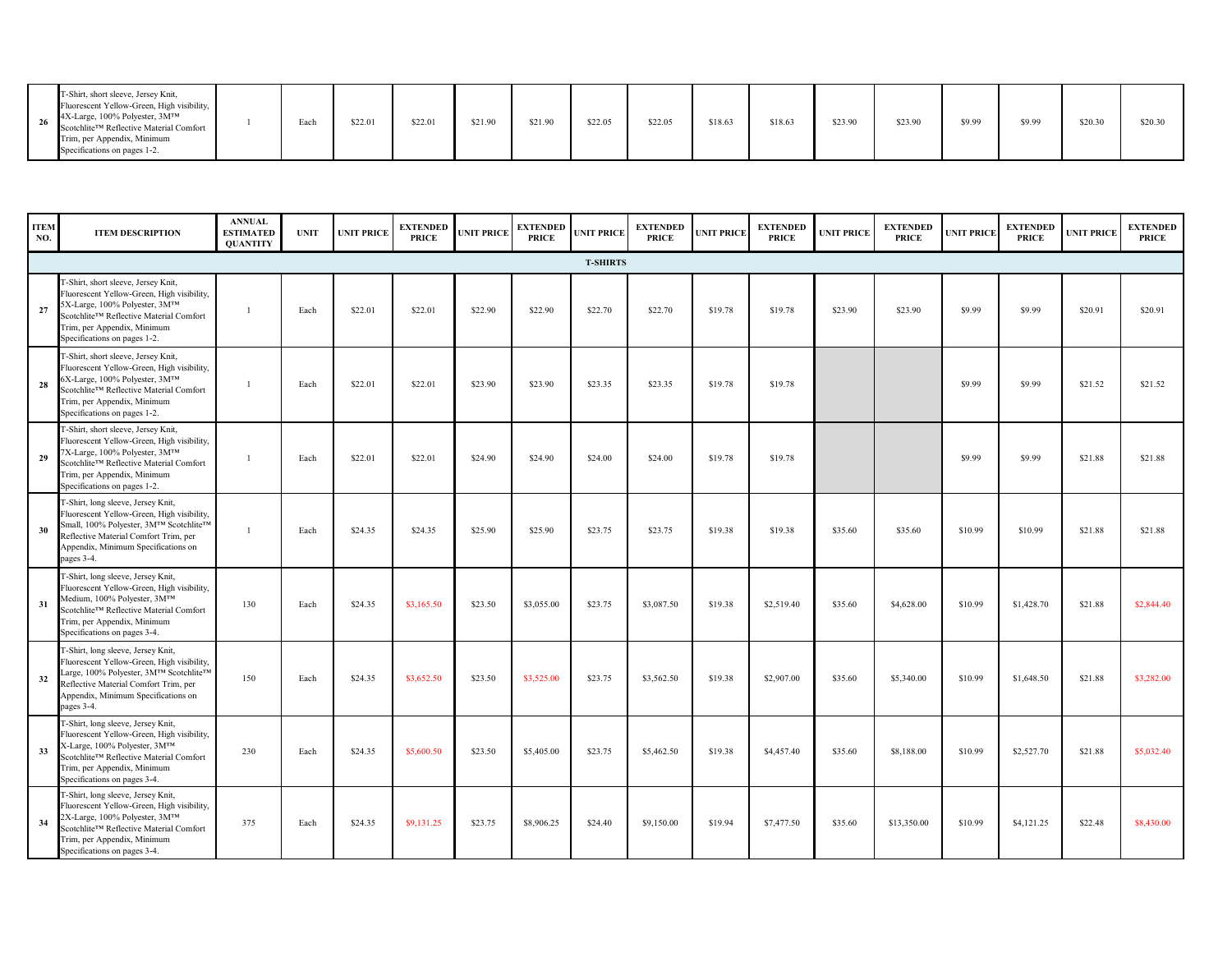| 35                 | T-Shirt, long sleeve, Jersey Knit,<br>Fluorescent Yellow-Green, High visibility,<br>3X-Large, 100% Polyester, 3M™<br>Scotchlite™ Reflective Material Comfort<br>Trim, per Appendix, Minimum<br>Specifications on pages 3-4.  | 300                                                  | Each        | \$24.35           | \$7,305.00                      | \$24.50           | \$7,350.00                      | \$25.05            | \$7,515.00                      | \$19.94           | \$5,982.00                      | \$35.60           | \$10,680.00                     | \$10.99           | \$3,297.00                      | \$23.09           | \$6,927.00                      |
|--------------------|------------------------------------------------------------------------------------------------------------------------------------------------------------------------------------------------------------------------------|------------------------------------------------------|-------------|-------------------|---------------------------------|-------------------|---------------------------------|--------------------|---------------------------------|-------------------|---------------------------------|-------------------|---------------------------------|-------------------|---------------------------------|-------------------|---------------------------------|
| 36                 | T-Shirt, long sleeve, Jersey Knit,<br>Fluorescent Yellow-Green, High visibility,<br>4X-Large, 100% Polyester, 3M™<br>Scotchlite™ Reflective Material Comfort<br>Trim, per Appendix, Minimum<br>Specifications on pages 3-4.  | 150                                                  | Each        | \$24.35           | \$3,652.50                      | \$25.50           | \$3,825.00                      | \$25.70            | \$3,855.00                      | \$19.94           | \$2,991.00                      | \$35.60           | \$5,340.00                      | \$10.99           | \$1,648.50                      | \$23.70           | \$3,555.00                      |
| <b>ITEM</b><br>NO. | <b>ITEM DESCRIPTION</b>                                                                                                                                                                                                      | <b>ANNUAL</b><br><b>ESTIMATED</b><br><b>QUANTITY</b> | <b>UNIT</b> | <b>UNIT PRICE</b> | <b>EXTENDED</b><br><b>PRICE</b> | <b>UNIT PRICE</b> | <b>EXTENDED</b><br><b>PRICE</b> | <b>UNIT PRICE</b>  | <b>EXTENDED</b><br><b>PRICE</b> | <b>UNIT PRICE</b> | <b>EXTENDED</b><br><b>PRICE</b> | <b>UNIT PRICE</b> | <b>EXTENDED</b><br><b>PRICE</b> | <b>UNIT PRICE</b> | <b>EXTENDED</b><br><b>PRICE</b> | <b>UNIT PRICE</b> | <b>EXTENDED</b><br><b>PRICE</b> |
|                    |                                                                                                                                                                                                                              |                                                      |             |                   |                                 |                   |                                 | <b>T-SHIRTS</b>    |                                 |                   |                                 |                   |                                 |                   |                                 |                   |                                 |
| 37                 | T-Shirt, long sleeve, Jersey Knit,<br>Fluorescent Yellow-Green, High visibility,<br>5X-Large, 100% Polyester, 3M™<br>Scotchlite™ Reflective Material Comfort<br>Trim, per Appendix, Minimum<br>Specifications on pages 3-4.  | 100                                                  | Each        | \$24.35           | \$2,435.00                      | \$26.50           | \$2,650.00                      | \$26.35            | \$2,635.00                      | \$22.18           | \$2,218.00                      | \$35.60           | \$3,560.00                      | \$11.99           | \$1,199.00                      | \$24.30           | \$2,430.00                      |
| 38                 | T-Shirt, long sleeve, Jersey Knit,<br>Fluorescent Yellow-Green, High visibility,<br>6X-Large, 100% Polyester, 3MTM<br>Scotchlite™ Reflective Material Comfort<br>Trim, per Appendix, Minimum<br>Specifications on pages 3-4. | 60                                                   | Each        | \$24.35           | \$1,461.00                      | \$27.50           | \$1,650.00                      | \$27.00            | \$1,620.00                      | \$22.18           | \$1,330.80                      |                   |                                 | \$11.99           | \$719.40                        | \$24.91           | \$1,494.60                      |
| 39                 | T-Shirt, long sleeve, Jersey Knit,<br>Fluorescent Yellow-Green, High visibility,<br>7X-Large, 100% Polyester, 3MTM<br>Scotchlite™ Reflective Material Comfort<br>Trim, per Appendix, Minimum<br>Specifications on pages 3-4. |                                                      | Each        | \$24.35           | \$24.35                         | \$28.50           | \$28.50                         | \$27.63            | \$27.63                         | \$22.18           | \$22.18                         |                   |                                 | \$11.99           | \$11.99                         | \$25.52           | \$25.52                         |
|                    |                                                                                                                                                                                                                              |                                                      |             |                   |                                 |                   |                                 | <b>SAFETY VEST</b> |                                 |                   |                                 |                   |                                 |                   |                                 |                   |                                 |
| 40                 | Safety Vest, Small, 5-Point Breakaway,<br>Class 2, 100% Polyester Mesh, Fluorescent<br>Yellow-Green, 3M™ Scotchlite™<br>Reflective Material, per Appendix,<br>Minimum Specifications on pages 5-6.                           | 50                                                   | Each        | \$12.47           | \$623.50                        | \$16.00           | \$800.00                        | \$11.20            | \$560.00                        | \$14.00           | \$700.00                        |                   |                                 |                   |                                 | \$7.21            | \$360.50                        |
|                    | Safety Vest, Medium, 5-Point Breakaway,<br>Class 2, 100% Polyester Mesh, Fluorescent<br>41 Yellow-Green, 3MTM ScotchliteTM<br>Reflective Material, per Appendix,<br>Minimum Specifications on pages 5-6.                     | 150                                                  | Each        | \$12.47           | \$1,870.50                      | \$16.00           | \$2,400.00                      | \$11.20            | \$1,680.00                      | \$14.00           | \$2,100.00                      | \$7.50            | \$1,125.00                      |                   |                                 | \$7.21            | \$1,081.50                      |
|                    | Safety Vest, Large, 5-Point Breakaway,<br>Class 2, 100% Polyester Mesh, Fluorescent<br>42 Yellow-Green, 3MTM ScotchliteTM<br>Reflective Material, per Appendix,<br>Minimum Specifications on pages 5-6.                      | 175                                                  | Each        | \$12.47           | \$2,182.25                      | \$16.00           | \$2,800.00                      | \$11.20            | \$1,960.00                      | \$14.00           | \$2,450.00                      | \$7.50            | \$1,312.50                      |                   |                                 | \$7.21            | \$1,261.75                      |
| 43                 | Safety Vest, X-Large, 5-Point Breakaway,<br>Class 2, 100% Polyester Mesh, Fluorescent<br>Yellow-Green, 3M™ Scotchlite™<br>Reflective Material, per Appendix,<br>Minimum Specifications on pages 5-6.                         | 175                                                  | Each        | \$12.47           | \$2,182.25                      | \$16.00           | \$2,800.00                      | \$11.20            | \$1,960.00                      | \$14.00           | \$2,450.00                      | \$7.50            | \$1,312.50                      |                   |                                 | \$7.21            | \$1,261.75                      |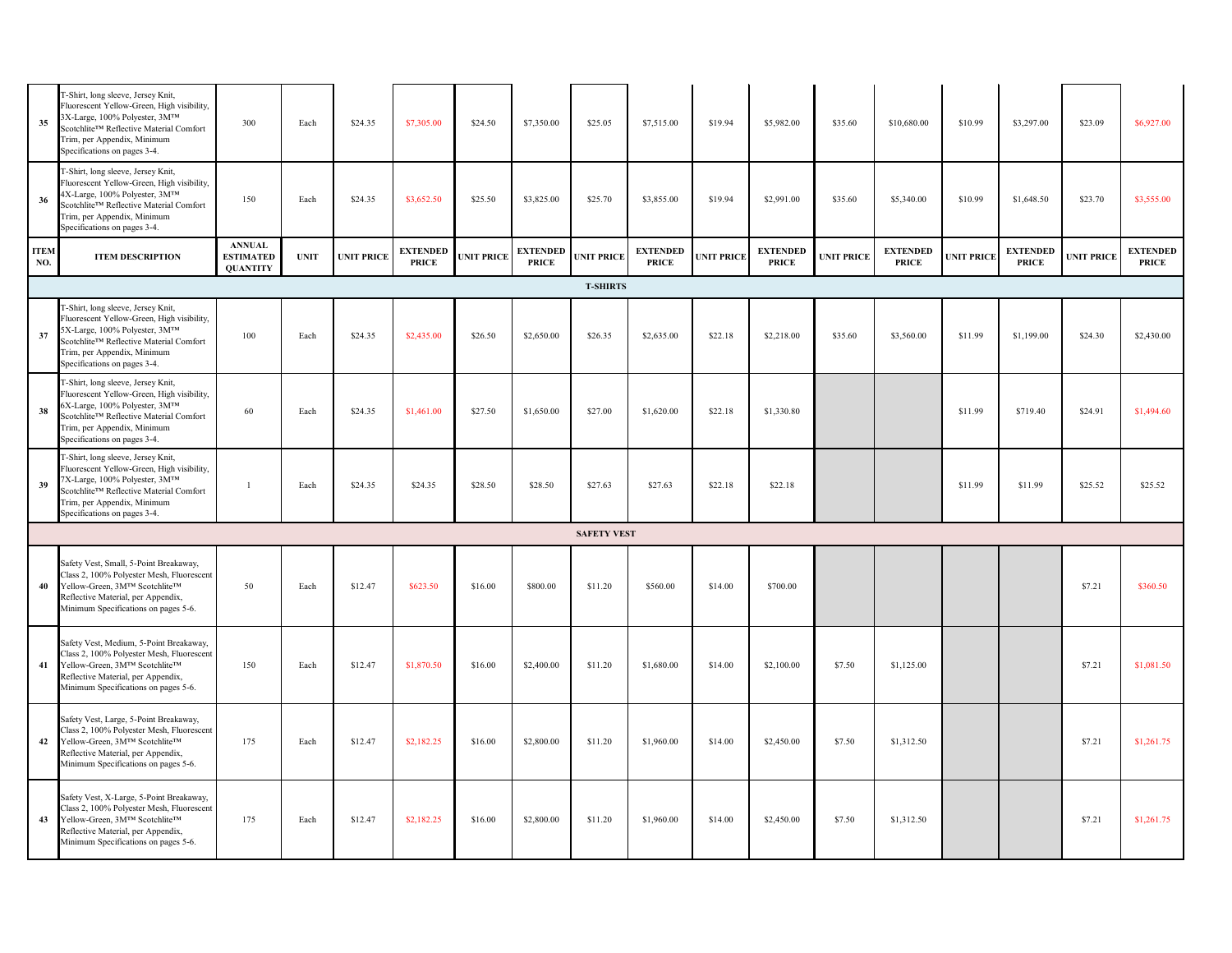| Safety Vest, 2X-Large, 5-Point Breakaway,<br>Class 2, 100% Polyester Mesh, Fluorescent<br>44 Yellow-Green, 3MTM Scotchlite <sup>TM</sup><br>Reflective Material, per Appendix,<br>Minimum Specifications on pages 5-6. | 200 | Each | \$12.47 | \$2,494.00 | \$17.00 | \$3,400.00 | \$11.85 | \$2,370.00 | \$15.50 | \$3,100.00 | \$7.50 | \$1,500.00 |  | \$7.21 | \$1,442.00 |
|------------------------------------------------------------------------------------------------------------------------------------------------------------------------------------------------------------------------|-----|------|---------|------------|---------|------------|---------|------------|---------|------------|--------|------------|--|--------|------------|
| Safety Vest, 3X-Large, 5-Point Breakaway,<br>Class 2, 100% Polyester Mesh, Fluorescent<br>45 Yellow-Green, 3MTM Scotchlite <sup>TM</sup><br>Reflective Material, per Appendix,<br>Minimum Specifications on pages 5-6. | 200 | Each | \$12.47 | \$2,494.00 | \$17.00 | \$3,400.00 | \$12.50 | \$2,500.00 | \$15.50 | \$3,100.00 | \$7.50 | \$1,500.00 |  | \$7.21 | \$1,442.00 |

| <b>ITEM</b><br>NO. | <b>ITEM DESCRIPTION</b>                                                                                                                                                                                                                      | <b>ANNUAL</b><br><b>ESTIMATED</b><br><b>QUANTITY</b> | <b>UNIT</b>           | <b>UNIT PRICE</b> | <b>EXTENDED</b><br><b>PRICE</b> | <b>UNIT PRICE</b> | <b>PRICE</b> | EXTENDED UNIT PRICE | <b>EXTENDED</b><br><b>PRICE</b> | <b>UNIT PRICE</b> | <b>EXTENDED</b><br><b>PRICE</b> | <b>UNIT PRICE</b> | <b>EXTENDED</b><br><b>PRICE</b> | <b>UNIT PRICE</b> | <b>EXTENDED</b><br><b>PRICE</b> | <b>UNIT PRICE</b> | <b>EXTENDED</b><br><b>PRICE</b> |
|--------------------|----------------------------------------------------------------------------------------------------------------------------------------------------------------------------------------------------------------------------------------------|------------------------------------------------------|-----------------------|-------------------|---------------------------------|-------------------|--------------|---------------------|---------------------------------|-------------------|---------------------------------|-------------------|---------------------------------|-------------------|---------------------------------|-------------------|---------------------------------|
|                    |                                                                                                                                                                                                                                              |                                                      |                       |                   |                                 |                   |              | <b>SAFETY VEST</b>  |                                 |                   |                                 |                   |                                 |                   |                                 |                   |                                 |
| 46                 | Safety Vest, 4X-Large, 5-Point Breakaway,<br>Class 2, 100% Polyester Mesh, Fluorescent<br>Yellow-Green, 3M™ Scotchlite™<br>Reflective Material, per Appendix,<br>Minimum Specifications on pages 5-6.                                        | 150                                                  | Each                  | \$12.47           | \$1,870.50                      | \$17.50           | \$2,625.00   | \$13.15             | \$1,972.50                      | \$15.50           | \$2,325.00                      | \$7.50            | \$1,125.00                      |                   |                                 | \$7.21            | \$1,081.50                      |
| 47                 | Safety Vest, 5X-Large, 5-Point Breakaway,<br>Class 2, 100% Polyester Mesh, Fluorescent<br>Yellow-Green, 3M™ Scotchlite™<br>Reflective Material, per Appendix,<br>Minimum Specifications on pages 5-6.                                        | 150                                                  | Each                  | \$12.47           | \$1,870.50                      | \$18.50           | \$2,775.00   | \$13.80             | \$2,070.00                      | \$16.50           | \$2,475.00                      | \$7.50            | \$1,125.00                      |                   |                                 | \$7.21            | \$1,081.50                      |
| 48                 | Safety Vest, 6X-Large, 5-Point Breakaway,<br>Class 2, 100% Polyester Mesh, Fluorescent<br>Yellow-Green, 3M™ Scotchlite™<br>Reflective Material, per Appendix,<br>Minimum Specifications on pages 5-6.                                        | 50                                                   | Each                  | \$12.47           | \$623.50                        | \$19.50           | \$975.00     | \$14.45             | \$722.50                        | \$16.50           | \$825.00                        |                   |                                 |                   |                                 |                   |                                 |
| 49                 | Safety Vest, 7X-Large, 5-Point Breakaway,<br>Class 2, 100% Polyester Mesh, Fluorescent<br>Yellow-Green, 3M™ Scotchlite™<br>Reflective Material, per Appendix,<br>Minimum Specifications on pages 5-6.                                        | 50                                                   | Each                  | \$12.47           | \$623.50                        | \$20.50           | \$1,025.00   | \$15.10             | \$755.00                        | \$16.50           | \$825.00                        |                   |                                 |                   |                                 |                   |                                 |
| 50                 | Safety Vest, Small, 5-Point Breakaway,<br>Class 2, 100% Polyester Mesh, Fluorescent<br>Yellow-Green Vest / Orange-Red Ribbon,<br>3MTM Scotchlite <sup>TM</sup> Reflective Material, per<br>Appendix, Minimum Specifications on<br>pages 7-8. |                                                      | Each                  | \$15.26           | \$15.26                         | \$19.00           | \$19.00      | \$14.00             | \$14.00                         | \$9.00            | \$9.00                          |                   |                                 |                   |                                 | \$12.97           | \$12.97                         |
| 51                 | Safety Vest, Medium, 5-Point Breakaway,<br>Class 2, 100% Polyester Mesh, Fluorescent<br>Yellow-Green Vest / Orange-Red Ribbon,<br>3M™ Scotchlite™ Reflective Material, per<br>Appendix, Minimum Specifications on<br>pages 7-8.              | 50                                                   | $\operatorname{Each}$ | \$15.26           | \$763.00                        | \$19.00           | \$950.00     | \$14.00             | \$700.00                        | \$9.00            | \$450.00                        |                   |                                 |                   |                                 | \$12.97           | \$648.50                        |
| 52                 | Safety Vest, Large, 5-Point Breakaway,<br>Class 2, 100% Polyester Mesh, Fluorescent<br>Yellow-Green Vest / Orange-Red Ribbon,<br>3M™ Scotchlite™ Reflective Material, per<br>Appendix, Minimum Specifications on<br>pages 7-8.               | 50                                                   | Each                  | \$15.26           | \$763.00                        | \$19.00           | \$950.00     | \$14.00             | \$700.00                        | \$9.00            | \$450.00                        |                   |                                 |                   |                                 | \$12.97           | \$648.50                        |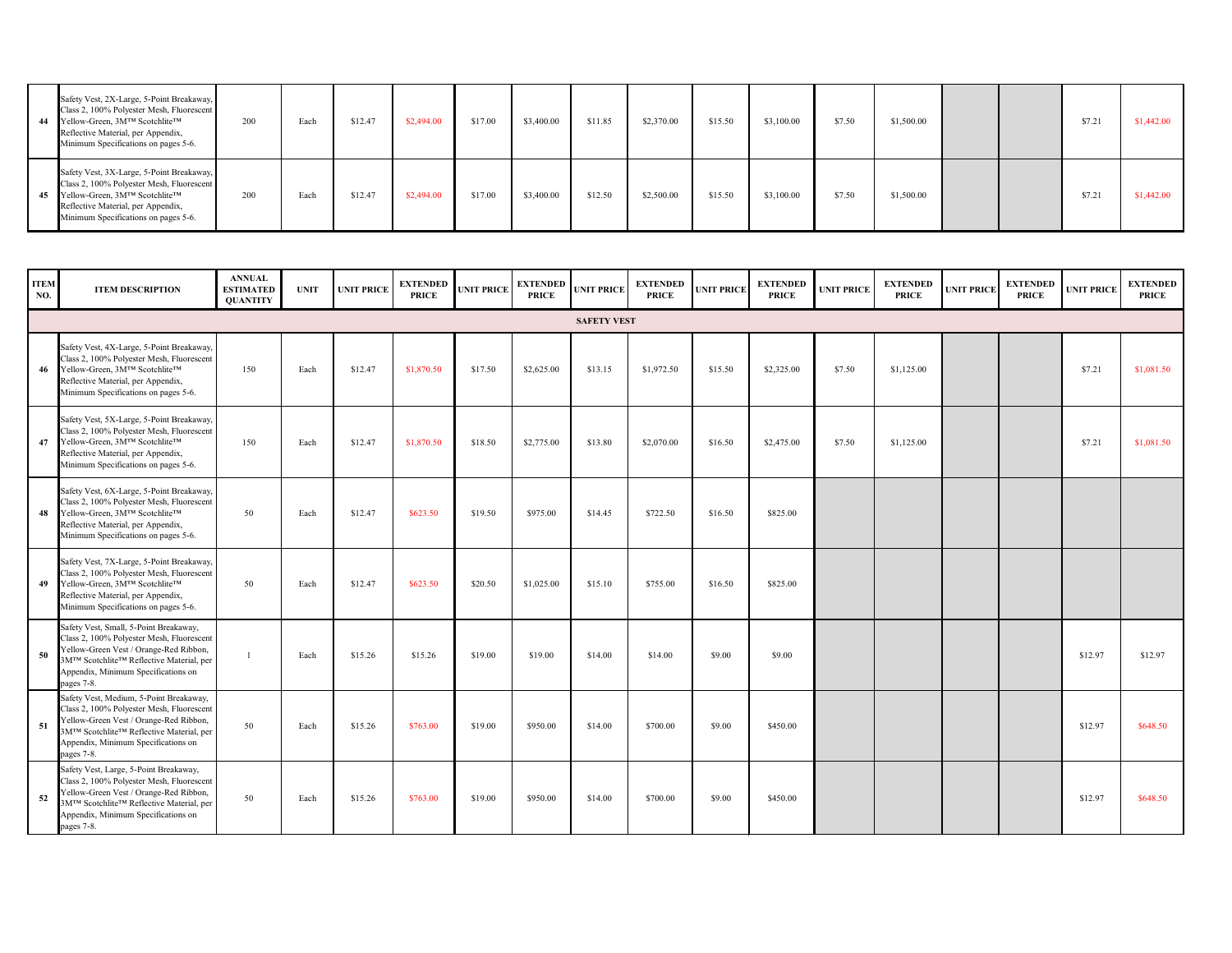| 53                 | Safety Vest, X-Large, 5-Point Breakaway,<br>Class 2, 100% Polyester Mesh, Fluorescent<br>Yellow-Green Vest / Orange-Red Ribbon,<br>3MTM Scotchlite <sup>TM</sup> Reflective Material, per<br>Appendix, Minimum Specifications on<br>pages 7-8.  | 115                                                  | Each        | \$15.26           | \$1,754.90                      | \$19.00           | \$2,185.00                      | \$14.00            | \$1,610.00                      | \$9.00            | \$1,035.00                      |                   |                                 |                   |                                 | \$12.97           | \$1,491.55                      |
|--------------------|-------------------------------------------------------------------------------------------------------------------------------------------------------------------------------------------------------------------------------------------------|------------------------------------------------------|-------------|-------------------|---------------------------------|-------------------|---------------------------------|--------------------|---------------------------------|-------------------|---------------------------------|-------------------|---------------------------------|-------------------|---------------------------------|-------------------|---------------------------------|
| 54                 | Safety Vest, 2X-Large, 5-Point Breakaway,<br>Class 2, 100% Polyester Mesh, Fluorescent<br>Yellow-Green Vest / Orange-Red Ribbon,<br>3MTM Scotchlite <sup>TM</sup> Reflective Material, per<br>Appendix, Minimum Specifications on<br>pages 7-8. | 200                                                  | Each        | \$15.26           | \$3,052.00                      | \$20.00           | \$4,000.00                      | \$15.30            | \$3,060.00                      | \$9.00            | \$1,800.00                      |                   |                                 |                   |                                 | \$12.97           | \$2,594.00                      |
| 55                 | Safety Vest, 3X-Large, 5-Point Breakaway,<br>Class 2, 100% Polyester Mesh, Fluorescent<br>Yellow-Green Vest / Orange-Red Ribbon,<br>3MTM Scotchlite <sup>TM</sup> Reflective Material, per<br>Appendix, Minimum Specifications on<br>pages 7-8. | 225                                                  | Each        | \$15.26           | \$3,433.50                      | \$21.00           | \$4,725.00                      | \$16.60            | \$3,735.00                      | \$9.25            | \$2,081.25                      |                   |                                 |                   |                                 | \$14.18           | \$3,190.50                      |
| <b>ITEM</b><br>NO. | <b>ITEM DESCRIPTION</b>                                                                                                                                                                                                                         | <b>ANNUAL</b><br><b>ESTIMATED</b><br><b>QUANTITY</b> | <b>UNIT</b> | <b>UNIT PRICE</b> | <b>EXTENDED</b><br><b>PRICE</b> | <b>UNIT PRICE</b> | <b>EXTENDED</b><br><b>PRICE</b> | <b>UNIT PRICE</b>  | <b>EXTENDED</b><br><b>PRICE</b> | <b>UNIT PRICE</b> | <b>EXTENDED</b><br><b>PRICE</b> | <b>UNIT PRICE</b> | <b>EXTENDED</b><br><b>PRICE</b> | <b>UNIT PRICE</b> | <b>EXTENDED</b><br><b>PRICE</b> | <b>UNIT PRICE</b> | <b>EXTENDED</b><br><b>PRICE</b> |
|                    |                                                                                                                                                                                                                                                 |                                                      |             |                   |                                 |                   |                                 | <b>SAFETY VEST</b> |                                 |                   |                                 |                   |                                 |                   |                                 |                   |                                 |
| 56                 | Safety Vest, 4X-Large, 5-Point Breakaway,<br>Class 2, 100% Polyester Mesh, Fluorescent<br>Yellow-Green Vest / Orange-Red Ribbon,<br>3MTM Scotchlite <sup>TM</sup> Reflective Material, per<br>Appendix, Minimum Specifications on<br>pages 7-8. | 225                                                  | Each        | \$15.26           | \$3,433.50                      | \$22.00           | \$4,950.00                      | \$17.90            | \$4,027.50                      | \$9.25            | \$2,081.25                      |                   |                                 |                   |                                 | \$15.39           | \$3,462.75                      |
| 57                 | Safety Vest, 5X-Large, 5-Point Breakaway,<br>Class 2, 100% Polyester Mesh, Fluorescent<br>Yellow-Green Vest / Orange-Red Ribbon,<br>3M™ Scotchlite™ Reflective Material, per<br>Appendix, Minimum Specifications on<br>pages 7-8.               | 200                                                  | Each        | \$15.26           | \$3,052.00                      | \$23.50           | \$4,700.00                      | \$19.20            | \$3,840.00                      | \$9.50            | \$1,900.00                      |                   |                                 |                   |                                 | \$16.61           | \$3,322.00                      |
| 58                 | Safety Vest, 6X-Large, 5-Point Breakaway,<br>Class 2, 100% Polyester Mesh, Fluorescent<br>Yellow-Green Vest / Orange-Red Ribbon,<br>3MTM Scotchlite™ Reflective Material, per<br>Appendix, Minimum Specifications on<br>pages 7-8.              | 75                                                   | Each        | \$15.26           | \$1,144.50                      | \$24.50           | \$1,837.50                      | \$20.50            | \$1,537.50                      | \$9.50            | \$712.50                        |                   |                                 |                   |                                 | \$17.82           | \$1,336.50                      |
| 59                 | Safety Vest, 7X-Large, 5-Point Breakaway,<br>Class 2, 100% Polyester Mesh, Fluorescent<br>Yellow-Green Vest / Orange-Red Ribbon,<br>3MTM Scotchlite <sup>TM</sup> Reflective Material, per<br>Appendix, Minimum Specifications on<br>pages 7-8. | 75                                                   | Each        | \$15.26           | \$1,144.50                      | \$26.00           | \$1,950.00                      | \$21.80            | \$1,635.00                      | \$9.50            | \$712.50                        |                   |                                 |                   |                                 | \$19.03           | \$1,427.25                      |
| 60                 | Safety Vest, Small, 9-Point Breakaway,<br>Class 3, 100% Polyester Flame Resistant<br>Mesh, Fluorescent Yellow-Green Vest /<br>Orange-Red Ribbon, 3M™ Scotchlite™<br>Reflective Material, per Appendix,<br>Minimum Specifications on page 9.     |                                                      | Each        |                   |                                 |                   |                                 |                    |                                 | \$19.95           | \$19.95                         |                   |                                 |                   |                                 |                   |                                 |
| -61                | Safety Vest, Medium, 9-Point Breakaway,<br>Class 3, 100% Polyester Flame Resistant<br>Mesh, Fluorescent Yellow-Green Vest /<br>Orange-Red Ribbon, 3M™ Scotchlite™<br>Reflective Material, per Appendix,<br>Minimum Specifications on page 9.    | 30                                                   | Each        |                   |                                 |                   |                                 |                    |                                 | \$19.95           | \$598.50                        |                   |                                 |                   |                                 |                   |                                 |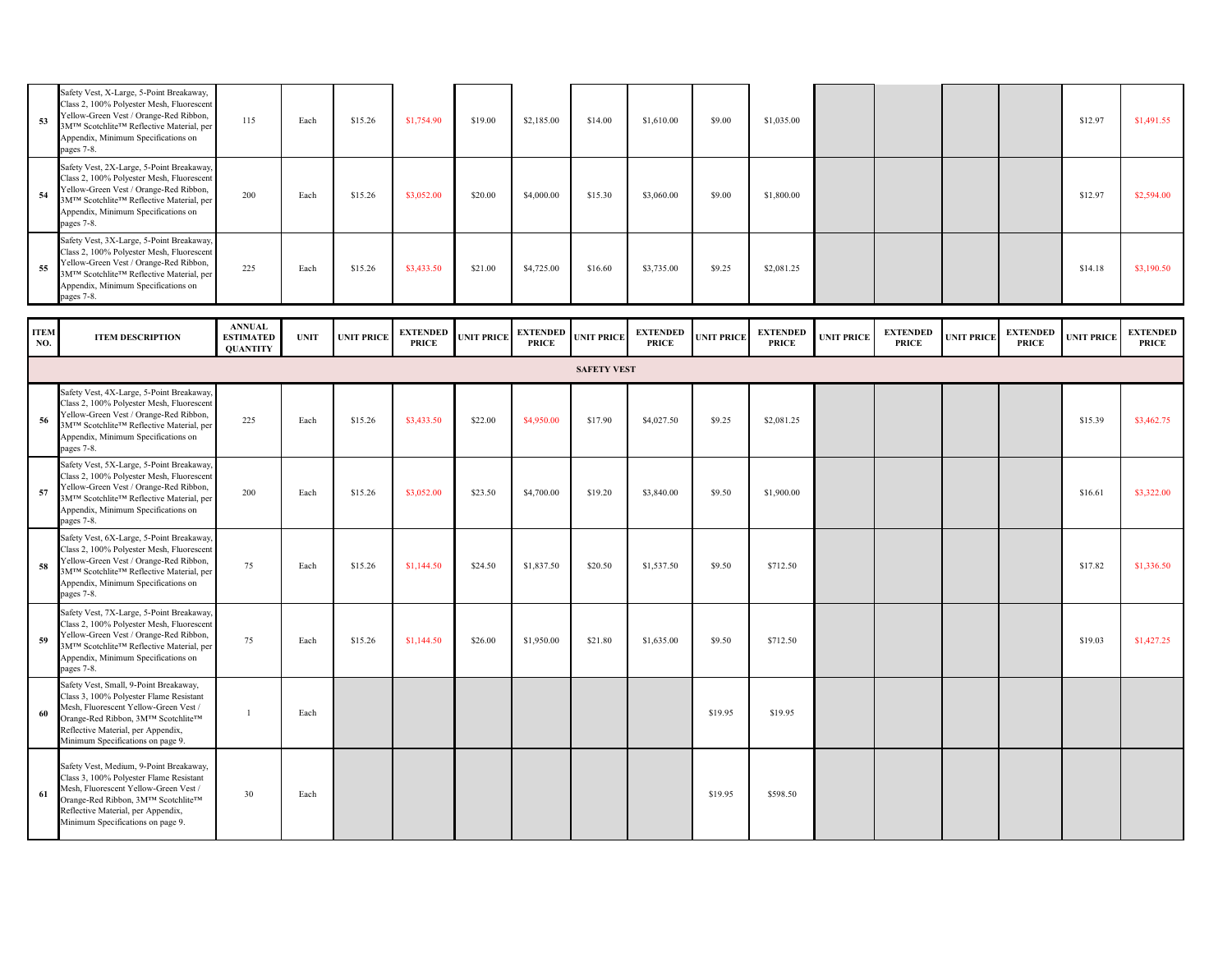| 62 | Safety Vest, Large, 9-Point Breakaway,<br>Class 3, 100% Polyester Flame Resistant<br>Mesh, Fluorescent Yellow-Green Vest /<br>Orange-Red Ribbon, 3M™ Scotchlite™<br>Reflective Material, per Appendix,<br>Minimum Specifications on page 9. |    | Each |  |  | \$19.95 | \$19.95    |  |  |  |
|----|---------------------------------------------------------------------------------------------------------------------------------------------------------------------------------------------------------------------------------------------|----|------|--|--|---------|------------|--|--|--|
| 63 | Safety Vest, X-Large, 9-Point Breakaway,<br>Class 3, 100% Polyester Mesh, Fluorescent<br>Yellow-Green Vest / Orange-Red Ribbon,<br>3M™ Scotchlite™ Reflective Material, per<br>Appendix, Minimum Specifications on<br>page 9.               |    | Each |  |  | \$19.95 | \$19.95    |  |  |  |
| 64 | Safety Vest, 2X-Large, 9-Point Breakaway,<br>Class 3, 100% Polyester Mesh, Fluorescent<br>Yellow-Green Vest / Orange-Red Ribbon,<br>3M™ Scotchlite™ Reflective Material, per<br>Appendix, Minimum Specifications on<br>page 9.              | 50 | Each |  |  | \$20.95 | \$1,047.50 |  |  |  |

| <b>ITEM</b><br>NO. | <b>ITEM DESCRIPTION</b>                                                                                                                                                                                                                      | <b>ANNUAL</b><br><b>ESTIMATED</b><br><b>QUANTITY</b> | <b>UNIT</b> | <b>UNIT PRICE</b> | <b>EXTENDED</b><br><b>PRICE</b> | <b>UNIT PRICE</b> | <b>EXTENDED</b><br><b>PRICE</b> | <b>UNIT PRICE</b>  | <b>EXTENDED</b><br><b>PRICE</b> | <b>UNIT PRICE</b> | <b>EXTENDED</b><br><b>PRICE</b> | <b>UNIT PRICE</b> | <b>EXTENDED</b><br><b>PRICE</b> | <b>UNIT PRICE</b> | <b>EXTENDED</b><br><b>PRICE</b> | <b>UNIT PRICE</b> | <b>EXTENDED</b><br><b>PRICE</b> |
|--------------------|----------------------------------------------------------------------------------------------------------------------------------------------------------------------------------------------------------------------------------------------|------------------------------------------------------|-------------|-------------------|---------------------------------|-------------------|---------------------------------|--------------------|---------------------------------|-------------------|---------------------------------|-------------------|---------------------------------|-------------------|---------------------------------|-------------------|---------------------------------|
|                    |                                                                                                                                                                                                                                              |                                                      |             |                   |                                 |                   |                                 | <b>SAFETY VEST</b> |                                 |                   |                                 |                   |                                 |                   |                                 |                   |                                 |
| 65                 | Safety Vest, 3X-Large, 9-Point Breakaway,<br>Class 3, 100% Polyester Mesh, Fluorescent<br>Yellow-Green Vest / Orange-Red Ribbon,<br>3MTM Scotchlite <sup>TM</sup> Reflective Material, per<br>Appendix, Minimum Specifications on<br>page 9. |                                                      | Each        |                   |                                 |                   |                                 |                    |                                 | \$21.95           | \$21.95                         |                   |                                 |                   |                                 |                   |                                 |
| 66                 | Safety Vest, 4X-Large, 9-Point Breakaway,<br>Class 3, 100% Polyester Mesh, Fluorescent<br>Yellow-Green Vest / Orange-Red Ribbon,<br>3MTM Scotchlite™ Reflective Material, per<br>Appendix, Minimum Specifications on<br>page 9.              |                                                      | Each        |                   |                                 |                   |                                 |                    |                                 | \$22.95           | \$22.95                         |                   |                                 |                   |                                 |                   |                                 |
| 67                 | Safety Vest, 5X-Large, 9-Point Breakaway,<br>Class 3, 100% Polyester Mesh, Fluorescent<br>Yellow-Green Vest / Orange-Red Ribbon,<br>3M™ Scotchlite™ Reflective Material, per<br>Appendix, Minimum Specifications on<br>page 9.               | 12                                                   | Each        |                   |                                 |                   |                                 |                    |                                 | \$23.95           | \$287.40                        |                   |                                 |                   |                                 |                   |                                 |
| 68                 | Safety Vest, 6X-Large, 9-Point Breakaway,<br>Class 3, 100% Polyester Mesh, Fluorescent<br>Yellow-Green Vest / Orange-Red Ribbon,<br>3MTM Scotchlite <sup>TM</sup> Reflective Material, per<br>Appendix, Minimum Specifications on<br>page 9. |                                                      | Each        |                   |                                 |                   |                                 |                    |                                 | \$24.95           | \$24.95                         |                   |                                 |                   |                                 |                   |                                 |
| 69                 | Safety Vest, 7X-Large, 9-Point Breakaway,<br>Class 3, 100% Polyester Mesh, Fluorescent<br>Yellow-Green Vest / Orange-Red Ribbon,<br>3M™ Scotchlite™ Reflective Material, per<br>Appendix, Minimum Specifications on<br>page 9.               |                                                      | Each        |                   |                                 |                   |                                 |                    |                                 | \$25.95           | \$25.95                         |                   |                                 |                   |                                 |                   |                                 |
| 70                 | Safety Vest, Small, 4-Point Breakaway, V-<br>Neck, 100% Polyester, non-mesh,<br>Fluorescent Yellow-Green, 3MTM<br>Scotchlite™ Reflective Material, per<br>Appendix, Minimum Specifications on<br>pages 10-11.                                |                                                      | Each        | \$22.66           | \$22.66                         | \$28.00           | \$28.00                         | \$21.40            | \$21.40                         | \$15.95           | \$15.95                         |                   |                                 |                   |                                 | \$19.88           | \$19.88                         |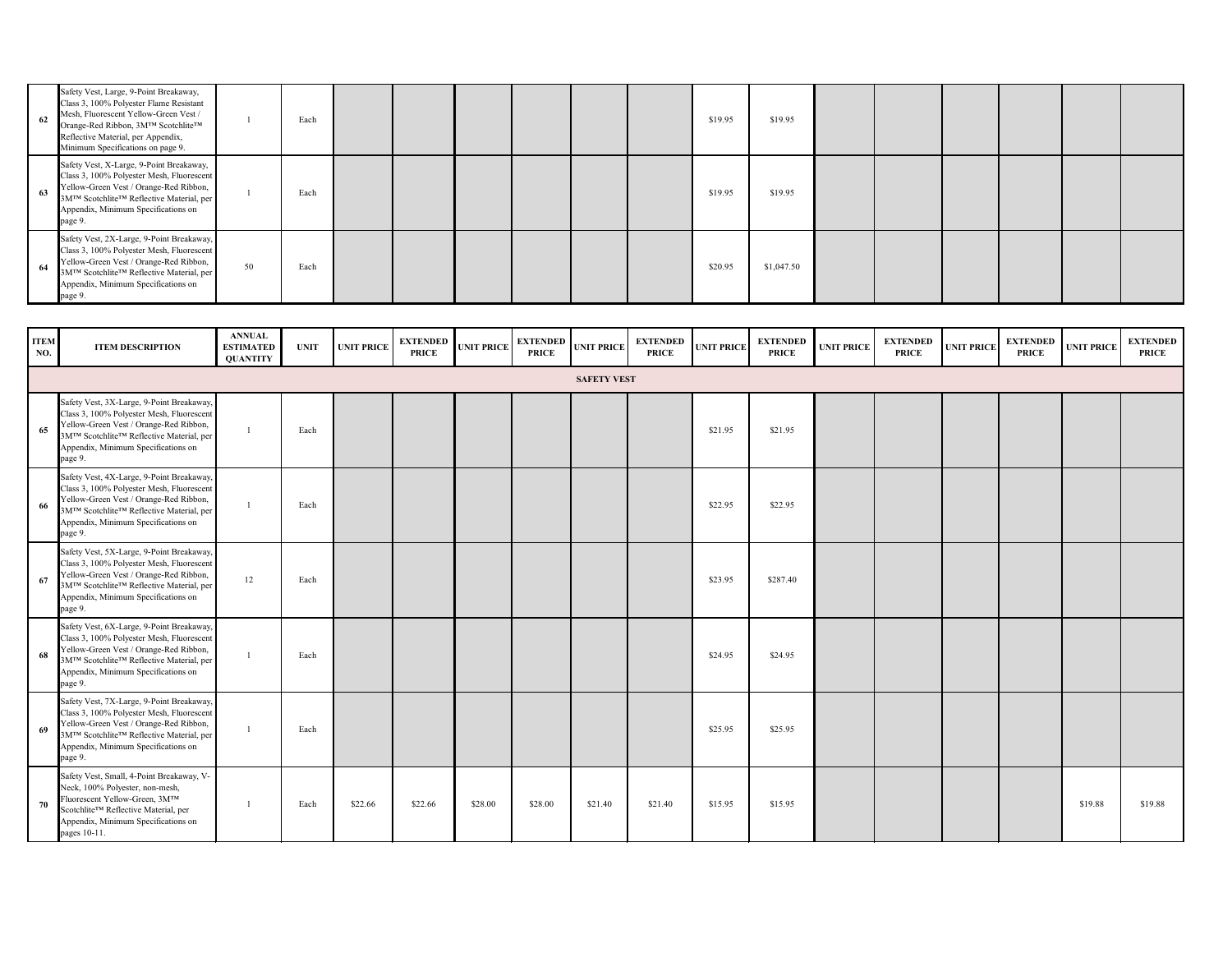| 71                 | Safety Vest, Medium, 4-Point Breakaway,<br>V-Neck, 100% Polyester, non-mesh,<br>Fluorescent Yellow-Green, 3MTM<br>Scotchlite™ Reflective Material, per<br>Appendix, Minimum Specifications on<br>pages 10-11.   | 120                                                  | Each        | \$22.66           | \$2,719.20                      | \$28.00           | \$3,360.00                      | \$21.40            | \$2,568.00                      | \$15.95           | \$1,914.00                      |                   |                                 |                   |                                 | \$19.88           | \$2,385.60                      |
|--------------------|-----------------------------------------------------------------------------------------------------------------------------------------------------------------------------------------------------------------|------------------------------------------------------|-------------|-------------------|---------------------------------|-------------------|---------------------------------|--------------------|---------------------------------|-------------------|---------------------------------|-------------------|---------------------------------|-------------------|---------------------------------|-------------------|---------------------------------|
| 72                 | Safety Vest, Large, 4-Point Breakaway, V-<br>Neck, 100% Polyester, non-mesh,<br>Fluorescent Yellow-Green, 3MTM<br>Scotchlite™ Reflective Material, per<br>Appendix, Minimum Specifications on<br>pages 10-11.   | 140                                                  | Each        | \$22.66           | \$3,172.40                      | \$28.00           | \$3,920.00                      | \$21.40            | \$2,996.00                      | \$15.95           | \$2,233.00                      |                   |                                 |                   |                                 | \$19.88           | \$2,783.20                      |
| 73                 | Safety Vest, X-Large, 4-Point Breakaway,<br>V-Neck, 100% Polyester, non-mesh,<br>Fluorescent Yellow-Green, 3MTM<br>Scotchlite™ Reflective Material, per<br>Appendix, Minimum Specifications on<br>pages 10-11.  | 140                                                  | Each        | \$22.66           | \$3,172.40                      | \$28.00           | \$3,920.00                      | \$21.40            | \$2,996.00                      | \$15.95           | \$2,233.00                      |                   |                                 |                   |                                 | \$19.88           | \$2,783.20                      |
| 74                 | Safety Vest, 2X-Large, 4-Point Breakaway,<br>V-Neck, 100% Polyester, non-mesh,<br>Fluorescent Yellow-Green, 3MTM<br>Scotchlite™ Reflective Material, per<br>Appendix, Minimum Specifications on<br>pages 10-11. | 140                                                  | Each        | \$22.66           | \$3,172.40                      | \$29.00           | \$4,060.00                      | \$22.70            | \$3,178.00                      | \$16.95           | \$2,373.00                      |                   |                                 |                   |                                 | \$21.09           | \$2,952.60                      |
| <b>ITEM</b><br>NO. | <b>ITEM DESCRIPTION</b>                                                                                                                                                                                         | <b>ANNUAL</b><br><b>ESTIMATED</b><br><b>QUANTITY</b> | <b>UNIT</b> | <b>UNIT PRICE</b> | <b>EXTENDED</b><br><b>PRICE</b> | <b>UNIT PRICE</b> | <b>EXTENDED</b><br><b>PRICE</b> | <b>UNIT PRICE</b>  | <b>EXTENDED</b><br><b>PRICE</b> | <b>UNIT PRICE</b> | <b>EXTENDED</b><br><b>PRICE</b> | <b>UNIT PRICE</b> | <b>EXTENDED</b><br><b>PRICE</b> | <b>UNIT PRICE</b> | <b>EXTENDED</b><br><b>PRICE</b> | <b>UNIT PRICE</b> | <b>EXTENDED</b><br><b>PRICE</b> |
|                    |                                                                                                                                                                                                                 |                                                      |             |                   |                                 |                   |                                 | <b>SAFETY VEST</b> |                                 |                   |                                 |                   |                                 |                   |                                 |                   |                                 |
| 75                 | Safety Vest, 3X-Large, 4-Point Breakaway,<br>V-Neck, 100% Polyester, non-mesh,<br>Fluorescent Yellow-Green, 3MTM<br>Scotchlite™ Reflective Material, per<br>Appendix, Minimum Specifications on<br>pages 10-11. | 140                                                  | Each        | \$3,172.73        | \$444,182.20                    | \$29.00           | \$4,060.00                      | \$22.70            | \$3,178.00                      | \$17.95           | \$2,513.00                      |                   |                                 |                   |                                 | \$21.09           | \$2,952.60                      |
| 76                 | Safety Vest, 4X-Large, 4-Point Breakaway,<br>V-Neck, 100% Polyester, non-mesh,<br>Fluorescent Yellow-Green, 3MTM<br>Scotchlite™ Reflective Material, per<br>Appendix, Minimum Specifications on<br>pages 10-11. | 50                                                   | Each        | \$22.66           | \$1,133.00                      | \$30.00           | \$1,500.00                      | \$24.00            | \$1,200.00                      | \$18.95           | \$947.50                        |                   |                                 |                   |                                 | \$22.30           | \$1,115.00                      |
| 77                 | Safety Vest, 5X-Large, 4-Point Breakaway,<br>V-Neck, 100% Polyester, non-mesh,<br>Fluorescent Yellow-Green, 3MTM<br>Scotchlite™ Reflective Material, per<br>Appendix, Minimum Specifications on<br>pages 10-11. | 50                                                   | Each        | \$22.66           | \$1,133.00                      | \$30.00           | \$1,500.00                      | \$24.00            | \$1,200.00                      | \$19.95           | \$997.50                        |                   |                                 |                   |                                 | \$22.30           | \$1,115.00                      |
| 78                 | Safety Vest, 6X-Large, 4-Point Breakaway,<br>V-Neck, 100% Polyester, non-mesh,<br>Fluorescent Yellow-Green, 3MTM<br>Scotchlite™ Reflective Material, per<br>Appendix, Minimum Specifications on<br>pages 10-11. | 50                                                   | Each        | \$22.66           | \$1,133.00                      |                   |                                 | \$20.50            | \$1,025.00                      | \$20.95           | \$1,047.50                      |                   |                                 |                   |                                 |                   |                                 |
| 79                 | Safety Vest, 7X-Large, 4-Point Breakaway,<br>V-Neck, 100% Polyester, non-mesh,<br>Fluorescent Yellow-Green, 3MTM<br>Scotchlite™ Reflective Material, per<br>Appendix, Minimum Specifications on<br>pages 10-11. | 50                                                   | Each        | \$22.66           | \$1,133.00                      |                   |                                 | \$21.80            | \$1,090.00                      | \$21.95           | \$1,097.50                      |                   |                                 |                   |                                 |                   |                                 |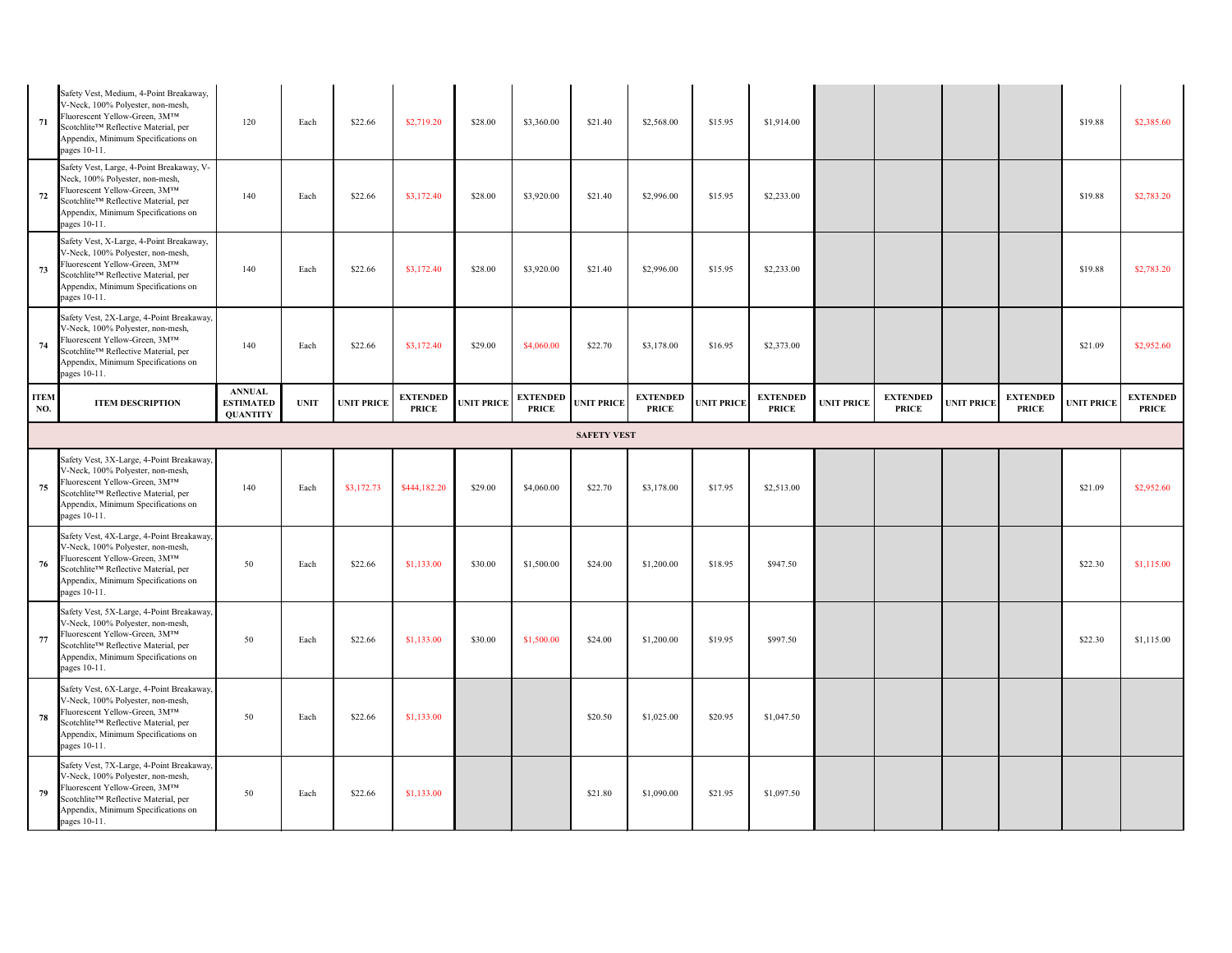| 80 | Safety Vest, Medium, 100% Polyester<br>mesh, Non-Breakaway, Class 2,<br>Fluorescent Yellow-Green / Red-Orange<br>Ribbon, 3M™ Scotchlite™ Reflective<br>Material, per Appendix, Minimum<br>Specifications on pages 12-13.    | 150 | Each | \$9.42 | \$1,413.00 | \$10.50 | \$1,575.00 | \$13.60 | \$2,040.00 | \$8.50 | \$1,275.00 |  |  | \$12.61 | \$1,891.50 |
|----|-----------------------------------------------------------------------------------------------------------------------------------------------------------------------------------------------------------------------------|-----|------|--------|------------|---------|------------|---------|------------|--------|------------|--|--|---------|------------|
| 81 | Safety Vest, Large, 100% Polyester mesh,<br>Non-Breakaway, Class 2, Fluorescent<br>Yellow-Green / Red-Orange Ribbon, 3M™<br>Scotchlite™ Reflective Material, per<br>Appendix, Minimum Specifications on<br>pages 12-13.     | 275 | Each | \$9.42 | \$2,590.50 | \$10.50 | \$2,887.50 | \$13.60 | \$3,740.00 | \$8.50 | \$2,337.50 |  |  | \$12.61 | \$3,467.75 |
| 82 | Safety Vest, X-Large, 100% Polyester<br>mesh, Non-Breakaway, Class 2,<br>Fluorescent Yellow-Green / Red-Orange<br>Ribbon, 3M™ Scotchlite™ Reflective<br>Material, per Appendix, Minimum<br>Specifications on pages 12-13.   | 425 | Each | \$9.42 | \$4,003.50 | \$10.50 | \$4,462.50 | \$13.60 | \$5,780.00 | \$8.50 | \$3,612.50 |  |  | \$12.61 | \$5,359.25 |
| 83 | Safety Vest, 2X- Large, 100% Polyester<br>mesh, Non-Breakaway, Class 2,<br>Fluorescent Yellow-Green / Red-Orange<br>Ribbon, 3M™ Scotchlite™ Reflective<br>Material, per Appendix, Minimum<br>Specifications on pages 12-13. | 525 | Each | \$9.42 | \$4,945.50 | \$10.50 | \$5,512.50 | \$14.90 | \$7,822.50 | \$8.50 | \$4,462.50 |  |  | \$13.82 | \$7,255.50 |

| <b>ITEM</b><br>NO. | <b>ITEM DESCRIPTION</b>                                                                                                                                                                                                    | <b>ANNUAL</b><br><b>ESTIMATED</b><br><b>QUANTITY</b> | <b>UNIT</b> | <b>UNIT PRICE</b> | <b>EXTENDED</b><br><b>PRICE</b> | <b>UNIT PRICE</b> | <b>EXTENDED</b><br><b>PRICE</b> | <b>UNIT PRICE</b>  | <b>EXTENDED</b><br><b>PRICE</b> | <b>UNIT PRICE</b> | <b>EXTENDED</b><br><b>PRICE</b> | <b>UNIT PRICE</b> | <b>EXTENDED</b><br><b>PRICE</b> | <b>UNIT PRICE</b> | <b>EXTENDED</b><br><b>PRICE</b> | <b>UNIT PRICE</b> | <b>EXTENDED</b><br><b>PRICE</b> |
|--------------------|----------------------------------------------------------------------------------------------------------------------------------------------------------------------------------------------------------------------------|------------------------------------------------------|-------------|-------------------|---------------------------------|-------------------|---------------------------------|--------------------|---------------------------------|-------------------|---------------------------------|-------------------|---------------------------------|-------------------|---------------------------------|-------------------|---------------------------------|
|                    |                                                                                                                                                                                                                            |                                                      |             |                   |                                 |                   |                                 | <b>SAFETY VEST</b> |                                 |                   |                                 |                   |                                 |                   |                                 |                   |                                 |
| 84                 | Safety Vest, 3X-Large, 100% Polyester<br>mesh, Non-Breakaway, Class 2,<br>Fluorescent Yellow-Green / Red-Orange<br>Ribbon, 3M™ Scotchlite™ Reflective<br>Material, per Appendix, Minimum<br>Specifications on pages 12-13. | 525                                                  | Each        | \$9.42            | \$4,945.50                      | \$12.00           | \$6,300.00                      | \$16.20            | \$8,505.00                      | \$9.00            | \$4,725.00                      |                   |                                 |                   |                                 | \$15.03           | \$7,890.75                      |
| 85                 | Safety Vest, 4X-Large, 100% Polyester<br>mesh, Non-Breakaway, Class 2,<br>Fluorescent Yellow-Green / Red-Orange<br>Ribbon, 3M™ Scotchlite™ Reflective<br>Material, per Appendix, Minimum<br>Specifications on pages 12-13. | 475                                                  | Each        | \$9.42            | \$4,474.50                      | \$13.00           | \$6,175.00                      | \$17.50            | \$8,312.50                      | \$9.00            | \$4,275.00                      |                   |                                 |                   |                                 | \$16.24           | \$7,714.00                      |
| 86                 | Safety Vest, 5X-Large, 100% Polyester<br>mesh, Non-Breakaway, Class 2,<br>Fluorescent Yellow-Green / Red-Orange<br>Ribbon, 3M™ Scotchlite™ Reflective<br>Material, per Appendix, Minimum<br>Specifications on pages 12-13. | 400                                                  | Each        | \$9.42            | \$3,768.00                      | \$14.50           | \$5,800.00                      | \$18.80            | \$7,520.00                      | \$9.00            | \$3,600.00                      |                   |                                 |                   |                                 | \$17.45           | \$6,980.00                      |
| 87                 | Safety Vest, 6X-Large, 100% Polyester<br>mesh, Non-Breakaway, Class 2,<br>Fluorescent Yellow-Green / Red-Orange<br>Ribbon, 3M™ Scotchlite™ Reflective<br>Material, per Appendix, Minimum<br>Specifications on pages 12-13. | 150                                                  | Each        | \$9.42            | \$1,413.00                      | \$15.75           | \$2,362.50                      | \$20.10            | \$3,015.00                      | \$10.00           | \$1,500.00                      |                   |                                 |                   |                                 | \$18.67           | \$2,800.50                      |
| 88                 | Safety Vest, 7X-Large, 100% Polyester<br>mesh, Non-Breakaway, Class 2,<br>Fluorescent Yellow-Green / Red-Orange<br>Ribbon, 3M™ Scotchlite™ Reflective<br>Material, per Appendix, Minimum<br>Specifications on pages 12-13. | 100                                                  | Each        | \$9.42            | \$942.00                        | \$17.00           | \$1,700.00                      | \$21.40            | \$2,140.00                      | \$10.00           | \$1,000.00                      |                   |                                 |                   |                                 | \$19.88           | \$1,988.00                      |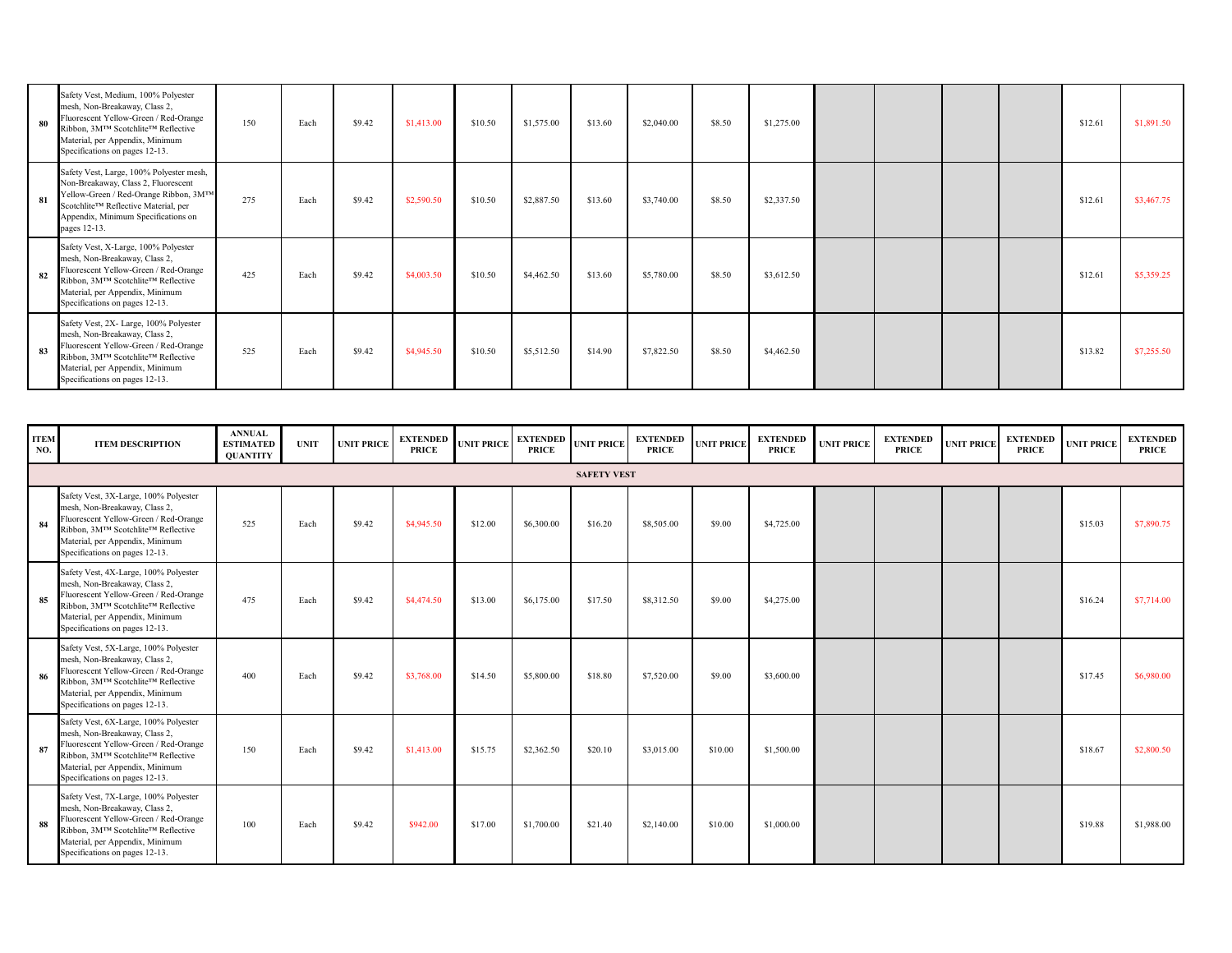|    |                                                                                                                                            |     |             |         |             |         |             | <b>RAIN WEAR</b> |             |         |             |         |             |  |         |             |
|----|--------------------------------------------------------------------------------------------------------------------------------------------|-----|-------------|---------|-------------|---------|-------------|------------------|-------------|---------|-------------|---------|-------------|--|---------|-------------|
| 89 | Rainwear Set, Small, 100% Waterproof,<br>Class 3, Fluorescent Yellow-Green, 3MTM<br>Scotchlite™ Reflective Material, per                   | 50  | Each Set    | \$43.90 | \$2,195.00  | \$44.00 | \$2,200.00  | \$47.20          | \$2,360.00  | \$35.50 | \$1,775.00  | \$38.15 | \$1,907.50  |  | \$37.27 | \$1,863.50  |
|    | Appendix, Minimum Specifications on<br>pages 14-15.                                                                                        |     | Jacket Only | \$30.45 | \$30.45     |         |             | \$61.45          | \$61.45     | \$24.85 | \$24.85     |         |             |  | \$34.90 | \$34.90     |
|    | Rainwear Set, Medium, 100% Waterproof,<br>Class 3, Fluorescent Yellow-Green, 3MTM                                                          | 200 | Each Set    | \$43.90 | \$8,780.00  | \$44.00 | \$8,800.00  | \$47.20          | \$9,440.00  | \$35.50 | \$7,100.00  | \$38.15 | \$7,630.00  |  | \$37.27 | \$7,454.00  |
| 90 | Scotchlite™ Reflective Material, per<br>Appendix, Minimum Specifications on<br>pages 14-15.                                                |     | Jacket Only | \$30.45 | \$30.45     |         |             | \$61.45          | \$61.45     | \$24.85 | \$24.85     |         |             |  | \$34.90 | \$34.90     |
| 91 | Rainwear Set, Large, 100% Waterproof,<br>Class 3, Fluorescent Yellow-Green, 3MTM<br>Scotchlite™ Reflective Material, per                   | 225 | Each Set    | \$43.90 | \$9,877.50  | \$44.00 | \$9,900.00  | \$47.20          | \$10,620.00 | \$35.50 | \$7,987.50  | \$38.15 | \$8,583.75  |  | \$37.27 | \$8,385.75  |
|    | Appendix, Minimum Specifications on<br>pages 14-15.                                                                                        | 40  | Jacket Only | \$30.45 | \$1,218.00  |         |             | \$61.45          | \$2,458.00  | \$24.85 | \$994.00    |         |             |  | \$34.90 | \$1,396.00  |
|    | Rainwear Set, X-Large, 100% Waterproof,<br>Class 3, Fluorescent Yellow-Green, 3MTM<br>92 Scotchlite <sup>TM</sup> Reflective Material, per | 325 | Each Set    | \$43.90 | \$14,267.50 | \$44.00 | \$14,300.00 | \$47.20          | \$15,340.00 | \$35.50 | \$11,537.50 | \$38.15 | \$12,398.75 |  | \$37.27 | \$12,112.75 |
|    | Appendix, Minimum Specifications on<br>pages 14-15.                                                                                        | 20  | Jacket Only | \$30.45 | \$609.00    |         |             | \$61.45          | \$1,229.00  | \$24.85 | \$497.00    |         |             |  | \$34.90 | \$698.00    |

| <b>ITEM</b><br>NO. | <b>ITEM DESCRIPTION</b>                                                                                        | <b>ANNUAL</b><br><b>ESTIMATED</b><br><b>QUANTITY</b> | <b>UNIT</b> | <b>UNIT PRICE</b> | <b>EXTENDED</b><br><b>PRICE</b> | <b>UNIT PRICE</b> | <b>EXTENDED</b><br><b>PRICE</b> | <b>UNIT PRICE</b> | <b>EXTENDED</b><br><b>PRICE</b> | <b>UNIT PRICE</b> | <b>EXTENDED</b><br><b>PRICE</b> | <b>UNIT PRICE</b> | <b>EXTENDED</b><br><b>PRICE</b> | <b>UNIT PRICE</b> | <b>EXTENDED</b><br><b>PRICE</b> | <b>UNIT PRICE</b> | <b>EXTENDED</b><br><b>PRICE</b> |
|--------------------|----------------------------------------------------------------------------------------------------------------|------------------------------------------------------|-------------|-------------------|---------------------------------|-------------------|---------------------------------|-------------------|---------------------------------|-------------------|---------------------------------|-------------------|---------------------------------|-------------------|---------------------------------|-------------------|---------------------------------|
|                    |                                                                                                                |                                                      |             |                   |                                 |                   |                                 | <b>RAIN WEAR</b>  |                                 |                   |                                 |                   |                                 |                   |                                 |                   |                                 |
| 93                 | Rainwear Set, 2X-Large, 100%<br>Waterproof, Class 3, Fluorescent Yellow-<br>Green, 3M™ Scotchlite™ Reflective  | 450                                                  | Each Set    | \$43.90           | \$19,755.00                     | \$45.00           | \$20,250.00                     | \$48.50           | \$21,825.00                     | \$37.75           | \$16,987.50                     | \$38.15           | \$17,167.50                     |                   |                                 | \$38.48           | \$17,316.00                     |
|                    | Material, per Appendix, Minimum<br>Specifications on pages 14-15.                                              |                                                      | Jacket Only | \$30.45           | \$30.45                         |                   |                                 | \$62.75           | \$62.75                         | \$26.43           | \$26.43                         |                   |                                 |                   |                                 | \$36.12           | \$36.12                         |
| - 94               | Rainwear Set, 3X-Large, 100%<br>Waterproof, Class 3, Fluorescent Yellow-<br>Green, 3M™ Scotchlite™ Reflective  | 450                                                  | Each Set    | \$43.90           | \$19,755.00                     | \$46.00           | \$20,700.00                     | \$49.80           | \$22,410.00                     | \$37.75           | \$16,987.50                     | \$38.15           | \$1,907.50                      |                   |                                 | \$39.70           | \$17,865.00                     |
|                    | Material, per Appendix, Minimum<br>Specifications on pages 14-15.                                              | 20                                                   | Jacket Only | \$30.45           | \$609.00                        |                   |                                 | \$64.00           | \$1,280.00                      | \$26.43           | \$528.60                        |                   |                                 |                   |                                 | \$37.33           | \$746.60                        |
| - 95               | Rainwear Set, 4X-Large, 100%<br>Waterproof, Class 3, Fluorescent Yellow-<br>Green, 3M™ Scotchlite™ Reflective  | 450                                                  | Each Set    | \$43.90           | \$19,755.00                     | \$47.25           | \$21,262.50                     | \$51.10           | \$22,995.00                     | \$37.75           | \$16,987.50                     | \$38.15           | \$17,167.50                     |                   |                                 | \$40.91           | \$18,409.50                     |
|                    | Material, per Appendix, Minimum<br>Specifications on pages 14-15.                                              |                                                      | Jacket Only | \$30.45           | \$30.45                         |                   |                                 | \$65.35           | \$65.35                         | \$26.43           | \$26.43                         |                   |                                 |                   |                                 | \$38.55           | \$38.55                         |
| 96                 | Rainwear Set, 5X-Large, 100%<br>Waterproof, Class 3, Fluorescent Yellow-<br>Green, 3M™ Scotchlite™ Reflective  | 400                                                  | Each Set    | \$43.90           | \$17,560.00                     | \$48.50           | \$19,400.00                     | \$52.40           | \$20,960.00                     | \$39.50           | \$15,800.00                     | \$38.15           | \$15,260.00                     |                   |                                 | \$42.12           | \$16,848.00                     |
|                    | Material, per Appendix, Minimum<br>Specifications on pages 14-15.                                              |                                                      | Jacket Only | \$30.45           | \$30.45                         |                   |                                 | \$66.65           | \$66.65                         | \$27.65           | \$27.65                         |                   |                                 |                   |                                 | \$39.76           | \$39.76                         |
| 97                 | Rainwear Set, 6X-Large, 100%<br>Waterproof, Class 3, Fluorescent Yellow-<br>Green 3MTM ScotchliteTM Reflective | 150                                                  | Each Set    | \$43.90           | \$6,585.00                      | \$49.75           | \$7,462.50                      | \$53.70           | \$8,055.00                      | \$39.50           | \$5,925.00                      |                   |                                 |                   |                                 | \$43.33           | \$6,499.50                      |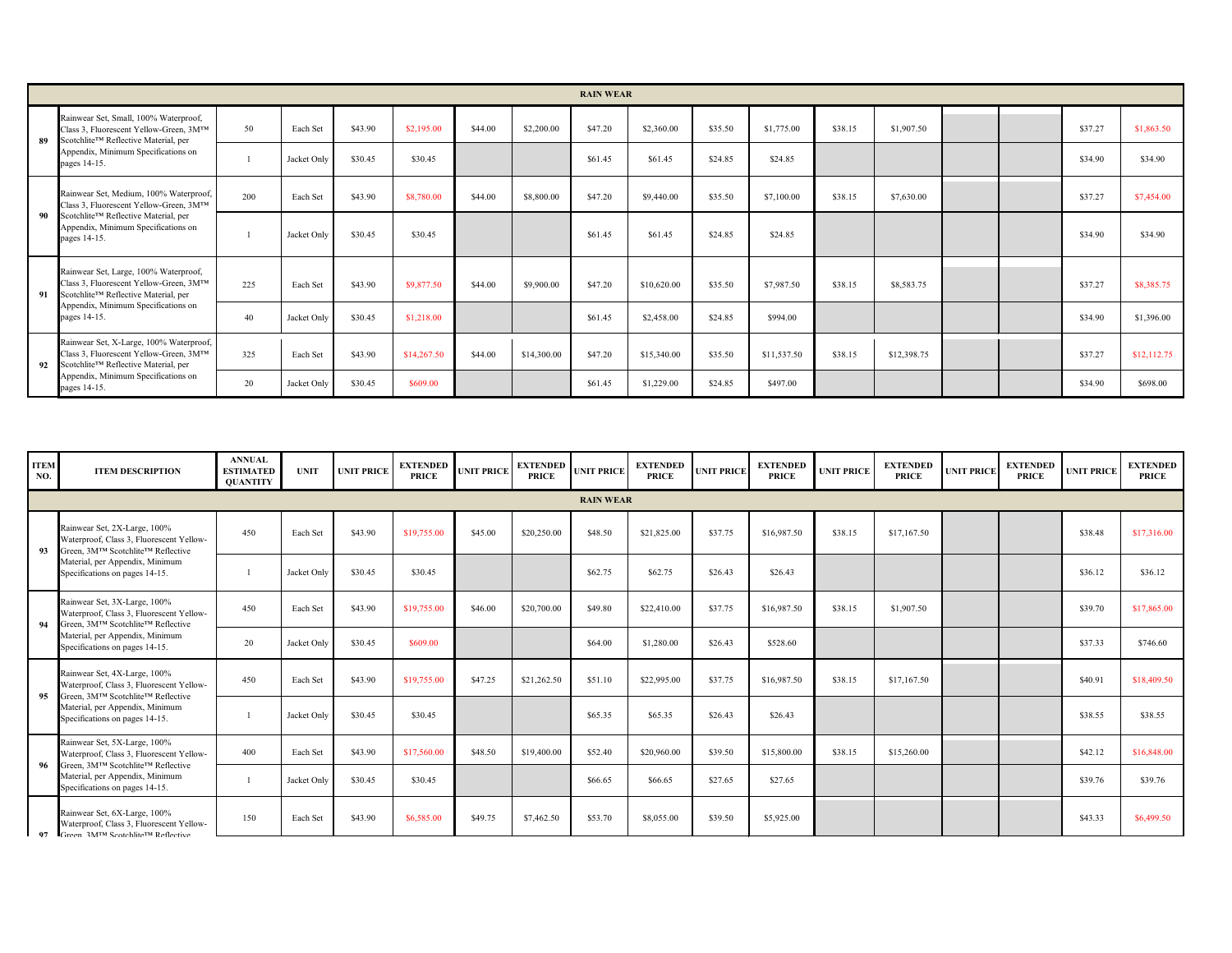|                    | ovoumu<br><b>INTERVIEW</b><br>U1<br>Material, per Appendix, Minimum<br>Specifications on pages 14-15.                                                                                                        |                                                      | Jacket Only | \$30.45           | \$30.45                         |                   |                                 | \$67.95           | \$67.95                         | \$27.65           | \$27.65                         |                   |                                 |                   |                                 | \$40.97           | \$40.97                         |
|--------------------|--------------------------------------------------------------------------------------------------------------------------------------------------------------------------------------------------------------|------------------------------------------------------|-------------|-------------------|---------------------------------|-------------------|---------------------------------|-------------------|---------------------------------|-------------------|---------------------------------|-------------------|---------------------------------|-------------------|---------------------------------|-------------------|---------------------------------|
|                    | Rainwear Set, 7X-Large, 100%<br>Waterproof, Class 3, Fluorescent Yellow-                                                                                                                                     | 100                                                  | Each Set    | \$43.90           | \$4,390.00                      | \$51.00           | \$5,100.00                      |                   |                                 | \$39.50           | \$3,950.00                      |                   |                                 |                   |                                 |                   |                                 |
| 98                 | Green, 3M™ Scotchlite™ Reflective<br>Material, per Appendix, Minimum<br>Specifications on pages 14-15.                                                                                                       |                                                      | Jacket Only | \$30.45           | \$30.45                         |                   |                                 |                   |                                 | \$27.65           | \$27.65                         |                   |                                 |                   |                                 |                   |                                 |
| 99                 | Rainwear Jacket, Small, 100% Waterproof,<br>Class 3, Fluorescent Yellow-Green Two<br>Tone, 3M™ Scotchlite™ Reflective<br>Material, per Appendix, Minimum<br>Specifications on pages 16-18.                   | 25                                                   | Each        | \$30.45           | \$761.25                        | \$31.00           | \$775.00                        | \$27.25           | \$681.25                        | \$43.75           | \$1,093.75                      | \$37.95           | \$948.75                        |                   |                                 | \$24.73           | \$618.25                        |
|                    | Rainwear Jacket, Medium, 100%<br>Waterproof, Class 3, Fluorescent Yellow-<br>100 Green Two Tone, 3M™ Scotchlite™<br>Reflective Material, per Appendix,<br>Minimum Specifications on pages 16-18.             | 30                                                   | Each        | \$30.45           | \$913.50                        | \$31.00           | \$930.00                        | \$27.25           | \$817.50                        | \$43.75           | \$1,312.50                      | \$37.95           | \$1,138.50                      |                   |                                 | \$24.73           | \$741.90                        |
|                    | Rainwear Jacket, Large, 100% Waterproof,<br>Class 3, Fluorescent Yellow-Green Two<br>101 Tone, 3MTM Scotchlite <sup>TM</sup> Reflective<br>Material, per Appendix, Minimum<br>Specifications on pages 16-18. | 60                                                   | Each        | \$30.45           | \$1,827.00                      | \$31.00           | \$1,860.00                      | \$27.25           | \$1,635.00                      | \$43.75           | \$2,625.00                      | \$37.95           | \$2,277.00                      |                   |                                 | \$24.73           | \$1,483.80                      |
|                    | Rainwear Jacket, X-Large, 100%<br>Waterproof, Class 3, Fluorescent Yellow-<br>102 Green Two Tone, 3M™ Scotchlite™<br>Reflective Material, per Appendix,<br>Minimum Specifications on pages 16-18.            | 100                                                  | Each        | \$30.45           | \$3,045.00                      | \$31.00           | \$3,100.00                      | \$27.25           | \$2,725.00                      | \$43.75           | \$4,375.00                      | \$37.95           | \$3,795.00                      |                   |                                 | \$24.73           | \$2,473.00                      |
|                    | Rainwear Jacket, 2X-Large, 100%<br>Waterproof, Class 3, Fluorescent Yellow-<br>103 Green Two Tone, 3M™ Scotchlite™<br>Reflective Material, per Appendix,<br>Minimum Specifications on pages 16-18.           | 100                                                  | Each        | \$30.45           | \$3,045.00                      | \$32.00           | \$3,200.00                      | \$28.55           | \$2,855.00                      | \$46.50           | \$4,650.00                      | \$37.95           | \$3,795.00                      |                   |                                 | \$25.94           | \$2,594.00                      |
| <b>ITEM</b><br>NO. | <b>ITEM DESCRIPTION</b>                                                                                                                                                                                      | <b>ANNUAL</b><br><b>ESTIMATED</b><br><b>QUANTITY</b> | <b>UNIT</b> | <b>UNIT PRICE</b> | <b>EXTENDED</b><br><b>PRICE</b> | <b>UNIT PRICE</b> | <b>EXTENDED</b><br><b>PRICE</b> | <b>UNIT PRICE</b> | <b>EXTENDED</b><br><b>PRICE</b> | <b>UNIT PRICE</b> | <b>EXTENDED</b><br><b>PRICE</b> | <b>UNIT PRICE</b> | <b>EXTENDED</b><br><b>PRICE</b> | <b>UNIT PRICE</b> | <b>EXTENDED</b><br><b>PRICE</b> | <b>UNIT PRICE</b> | <b>EXTENDED</b><br><b>PRICE</b> |
|                    |                                                                                                                                                                                                              |                                                      |             |                   |                                 |                   |                                 | <b>RAIN WEAR</b>  |                                 |                   |                                 |                   |                                 |                   |                                 |                   |                                 |
|                    | Rainwear Jacket, 3X-Large, 100%<br>Waterproof, Class 3, Fluorescent Yellow-<br>104 Green Two Tone, 3M™ Scotchlite™<br>Reflective Material, per Appendix,<br>Minimum Specifications on pages 16-18.           | 100                                                  | Each        | \$30.45           | \$3,045.00                      | \$33.00           | \$3,300.00                      | \$29.85           | \$2,985.00                      | \$46.50           | \$4,650.00                      | \$37.95           | \$3,795.00                      |                   |                                 | \$27.15           | \$2,715.00                      |
|                    | Rainwear Jacket, 4X-Large, 100%<br>Waterproof, Class 3, Fluorescent Yellow-<br>105 Green Two Tone, 3M™ Scotchlite™<br>Reflective Material, per Appendix,<br>Minimum Specifications on pages 16-18.           | 75                                                   | Each        | \$30.45           | \$2,283.75                      | \$34.00           | \$2,550.00                      | \$31.15           | \$2,336.25                      | \$46.50           | \$3,487.50                      | \$37.95           | \$2,846.25                      |                   |                                 | \$28.36           | \$2,127.00                      |
|                    | Rainwear Jacket, 5X-Large, 100%<br>Waterproof, Class 3, Fluorescent Yellow-<br>106 Green Two Tone, 3M™ Scotchlite™<br>Reflective Material, per Appendix,<br>Minimum Specifications on pages 16-18.           | 75                                                   | Each        | \$30.45           | \$2,283.75                      | \$35.50           | \$2,662.50                      | \$32.45           | \$2,433.75                      | \$47.75           | \$3,581.25                      | \$37.95           | \$2,846.25                      |                   |                                 | \$29.58           | \$2,218.50                      |
| 107                | Rainwear Jacket, 6X-Large, 100%<br>Waterproof, Class 3, Fluorescent Yellow-<br>Green Two Tone, 3M™ Scotchlite™<br>Reflective Material, per Appendix,<br>Minimum Specifications on pages 16-18.               | 50                                                   | Each        | \$30.45           | \$1,522.50                      | \$36.50           | \$1,825.00                      | \$33.75           | \$1,687.50                      | \$47.75           | \$2,387.50                      |                   |                                 |                   |                                 | \$30.79           | \$1,539.50                      |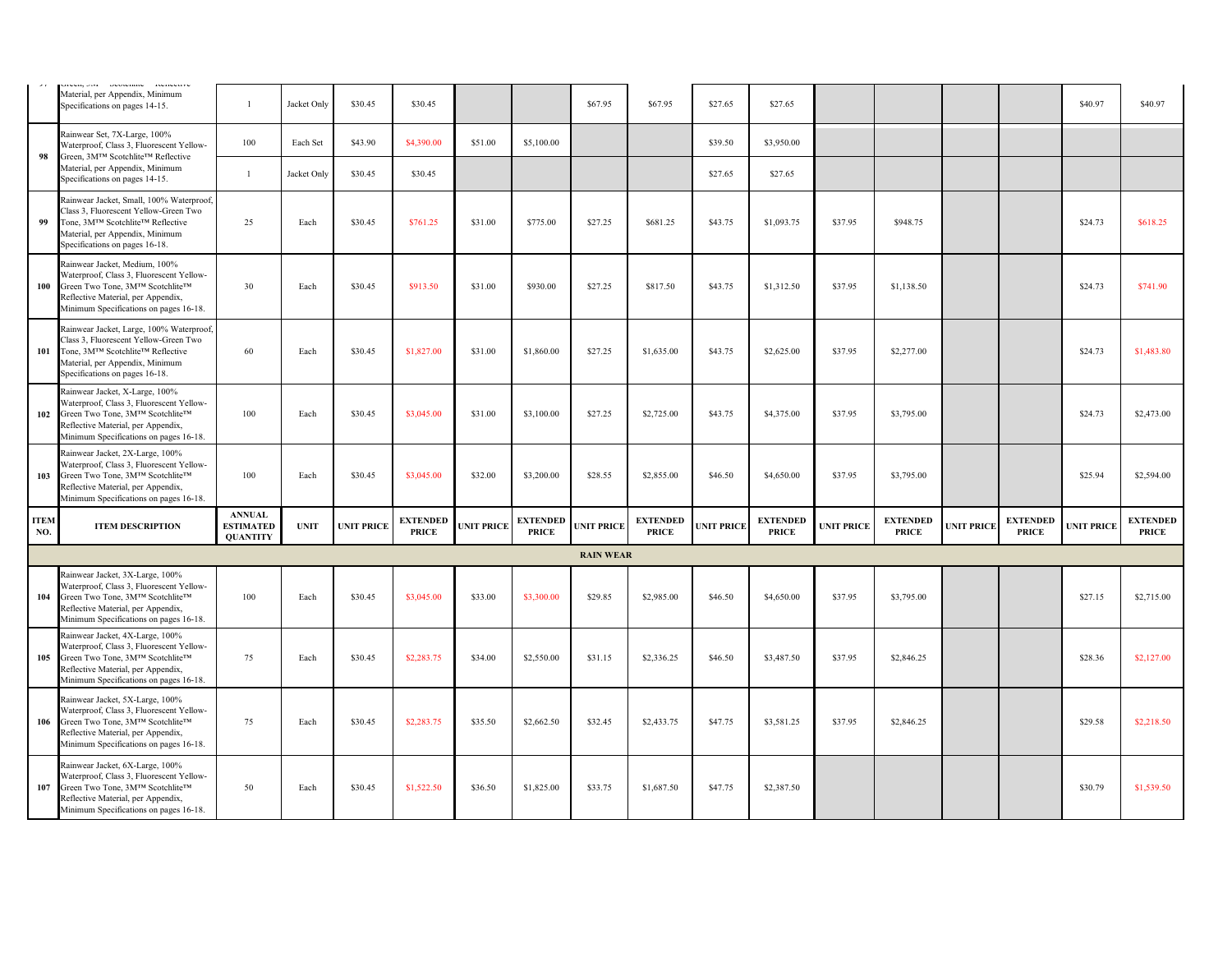|            | Rainwear Jacket, 7X-Large, 100%<br>Waterproof, Class 3, Fluorescent Yellow-<br>108 Green Two Tone, 3M™ Scotchlite™<br>Reflective Material, per Appendix,<br>Minimum Specifications on pages 16-18.    | 30  | Each | \$30.45 | \$913.50   | \$36.50 | \$1,095.00 |         |            | \$47.75 | \$1,432.50 |         |            |  |         |            |
|------------|-------------------------------------------------------------------------------------------------------------------------------------------------------------------------------------------------------|-----|------|---------|------------|---------|------------|---------|------------|---------|------------|---------|------------|--|---------|------------|
|            | Rainwear Trousers, Small, 100%<br>Waterproof, Class E, Fluorescent Yellow-<br>109 Green Two Tone, 3M™ Scotchlite™<br>Reflective Material, per Appendix,<br>Minimum Specifications on pages 19-20.     | 25  | Each | \$23.31 | \$582.75   | \$21.00 | \$525.00   | \$22.05 | \$551.25   | \$16.00 | \$400.00   | \$25.75 | \$643.75   |  | \$20.55 | \$513.75   |
| <b>110</b> | Rainwear Trousers, Medium, 100%<br>Waterproof, Class E, Fluorescent Yellow-<br>Green Two Tone, 3M™ Scotchlite™<br>Reflective Material, per Appendix,<br>Minimum Specifications on pages 19-20.        | 35  | Each | \$23.31 | \$815.85   | \$21.00 | \$735.00   | \$22.05 | \$771.75   | \$16.00 | \$560.00   | \$25.75 | \$901.25   |  | \$20.55 | \$719.25   |
|            | Rainwear Trousers, Large, 100%<br>Waterproof, Class E, Fluorescent Yellow-<br>111 Green Two Tone, 3M™ Scotchlite™<br>Reflective Material, per Appendix,<br>Minimum Specifications on pages 19-20.     | 80  | Each | \$23.31 | \$1,864.80 | \$21.00 | \$1,680.00 | \$22.05 | \$1,764.00 | \$16.00 | \$1,280.00 | \$25.75 | \$2,060.00 |  | \$20.55 | \$1,644.00 |
|            | Rainwear Trousers, X- Large, 100%<br>Waterproof, Class E, Fluorescent Yellow-<br>112 Green Two Tone, 3M™ Scotchlite™<br>Reflective Material, per Appendix,<br>Minimum Specifications on pages 19-20.  | 100 | Each | \$23.31 | \$2,331.00 | \$21.00 | \$2,100.00 | \$22.05 | \$2,205.00 | \$16.00 | \$1,600.00 | \$25.75 | \$2,575.00 |  | \$20.55 | \$2,055.00 |
|            | Rainwear Trousers, 2X-Large, 100%<br>Waterproof, Class E, Fluorescent Yellow-<br>113 Green Two Tone, 3M™ Scotchlite™<br>Reflective Material, per Appendix,<br>Minimum Specifications on pages 19-20.  | 100 | Each | \$23.31 | \$2,331.00 | \$22.50 | \$2,250.00 | \$23.35 | \$2,335.00 | \$17.75 | \$1,775.00 | \$25.75 | \$2,575.00 |  | \$21.76 | \$2,176.00 |
|            | Rainwear Trousers, 3X- Large, 100%<br>Waterproof, Class E, Fluorescent Yellow-<br>114 Green Two Tone, 3M™ Scotchlite™<br>Reflective Material, per Appendix,<br>Minimum Specifications on pages 19-20. | 100 | Each | \$23.31 | \$2,331.00 | \$23.75 | \$2,375.00 | \$24.65 | \$2,465.00 | \$17.75 | \$1,775.00 | \$25.75 | \$2,575.00 |  | \$22.97 | \$2,297.00 |

| <b>ITEM</b><br>NO. | <b>ITEM DESCRIPTION</b>                                                                                                                                                                              | <b>ANNUAL</b><br><b>ESTIMATED</b><br><b>QUANTITY</b> | <b>UNIT</b> | <b>UNIT PRICE</b> | <b>EXTENDED</b><br><b>PRICE</b> | <b>UNIT PRICE</b> | <b>EXTENDED</b><br><b>PRICE</b> | <b>UNIT PRICE</b> | <b>EXTENDED</b><br><b>PRICE</b> | <b>UNIT PRICE</b> | <b>EXTENDED</b><br><b>PRICE</b> | <b>UNIT PRICE</b> | <b>EXTENDED</b><br><b>PRICE</b> | <b>UNIT PRICE</b> | <b>EXTENDED</b><br><b>PRICE</b> | <b>UNIT PRICE</b> | <b>EXTENDED</b><br><b>PRICE</b> |
|--------------------|------------------------------------------------------------------------------------------------------------------------------------------------------------------------------------------------------|------------------------------------------------------|-------------|-------------------|---------------------------------|-------------------|---------------------------------|-------------------|---------------------------------|-------------------|---------------------------------|-------------------|---------------------------------|-------------------|---------------------------------|-------------------|---------------------------------|
|                    |                                                                                                                                                                                                      |                                                      |             |                   |                                 |                   |                                 | <b>RAIN WEAR</b>  |                                 |                   |                                 |                   |                                 |                   |                                 |                   |                                 |
|                    | Rainwear Trousers, 4X-Large, 100%<br>Waterproof, Class E, Fluorescent Yellow-<br>115 Green Two Tone, 3M™ Scotchlite™<br>Reflective Material, per Appendix,<br>Minimum Specifications on pages 19-20. | 75                                                   | Each        | \$23.31           | \$1,748.25                      | \$25.00           | \$1,875.00                      | \$25.95           | \$1,946.25                      | \$17.75           | \$1,331.25                      | \$25.75           | \$1,931.25                      |                   |                                 | \$24.18           | \$1,813.50                      |
|                    | Rainwear Trousers, 5X-Large, 100%<br>Waterproof, Class E, Fluorescent Yellow-<br>116 Green Two Tone, 3M™ Scotchlite™<br>Reflective Material, per Appendix,<br>Minimum Specifications on pages 19-20. | 75                                                   | Each        | \$23.31           | \$1,748.25                      | \$26.50           | \$1,987.50                      | \$27.25           | \$2,043.75                      | \$19.00           | \$1,425.00                      | \$25.75           | \$1,931.25                      |                   |                                 | \$25.39           | \$1,904.25                      |
| 117                | Rainwear Trousers, 6X-Large, 100%<br>Waterproof, Class E, Fluorescent Yellow-<br>Green Two Tone, 3M™ Scotchlite™<br>Reflective Material, per Appendix,<br>Minimum Specifications on pages 19-20.     | 75                                                   | Each        | \$23.31           | \$1,748.25                      | \$27.50           | \$2,062.50                      | \$28.55           | \$2,141.25                      | \$19.00           | \$1,425.00                      |                   |                                 |                   |                                 | \$26.61           | \$1,995.75                      |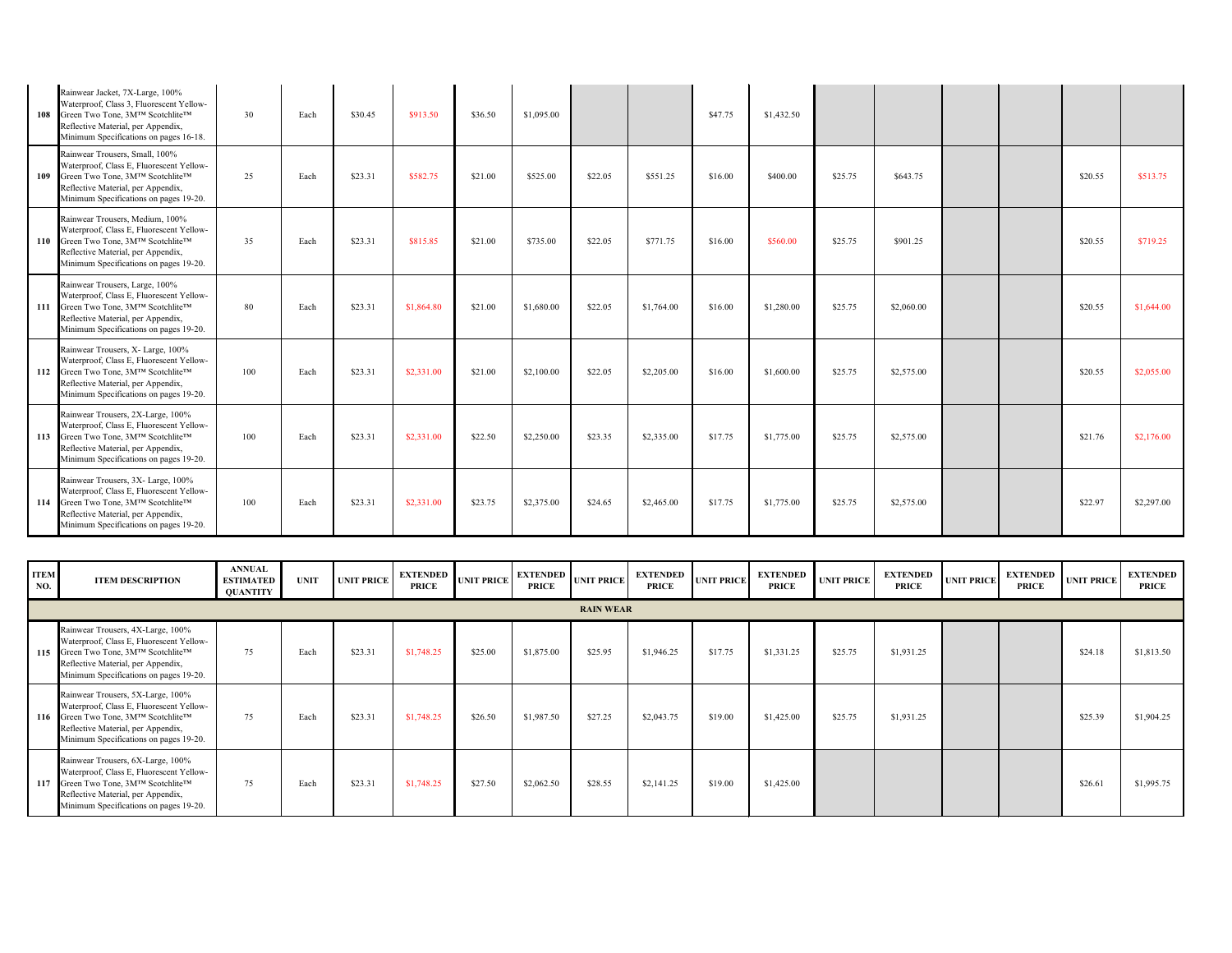|                    | Rainwear Trousers, 7X-Large, 100%<br>Waterproof, Class E, Fluorescent Yellow-<br>118 Green Two Tone, 3M™ Scotchlite™<br>Reflective Material, per Appendix,<br>Minimum Specifications on pages 19-20. | 50                                                   | Each        | \$23.31           | \$1,165.50                      | \$29.00           | \$1,450.00                      |                   |                                 | \$19.00           | \$950.00                        |                   |                                 |                   |                                 |                   |                                 |
|--------------------|------------------------------------------------------------------------------------------------------------------------------------------------------------------------------------------------------|------------------------------------------------------|-------------|-------------------|---------------------------------|-------------------|---------------------------------|-------------------|---------------------------------|-------------------|---------------------------------|-------------------|---------------------------------|-------------------|---------------------------------|-------------------|---------------------------------|
| 119                | Rain Coat, Medium, Fluorescent Yellow-<br>Green, 3M™ Scotchlite™ Reflective<br>Material, per Appendix, Minimum<br>Specifications on page 21.                                                         |                                                      | Each        |                   |                                 |                   |                                 |                   |                                 |                   |                                 | \$75.00           | \$75.00                         |                   |                                 |                   |                                 |
| <b>120</b>         | Rain Coat, Large, Fluorescent Yellow-<br>Green, 3M™ Scotchlite™ Reflective<br>Material, per Appendix, Minimum<br>Specifications on page 21.                                                          |                                                      | Each        |                   |                                 |                   |                                 |                   |                                 |                   |                                 | \$75.00           | \$75.00                         |                   |                                 |                   |                                 |
| 121                | Rain Coat, X-Large, Fluorescent Yellow-<br>Green, 3M™ Scotchlite™ Reflective<br>Material, per Appendix, Minimum<br>Specifications on page 21.                                                        |                                                      | Each        |                   |                                 |                   |                                 |                   |                                 |                   |                                 | \$75.00           | \$75.00                         |                   |                                 |                   |                                 |
| 122                | Rain Coat, 2X-Large, Fluorescent Yellow-<br>Green, 3M™ Scotchlite™ Reflective<br>Material, per Appendix, Minimum<br>Specifications on page 21.                                                       |                                                      | Each        |                   |                                 |                   |                                 |                   |                                 |                   |                                 | \$75.00           | \$75.00                         |                   |                                 |                   |                                 |
| 123                | Rain Coat, 3X-Large, Fluorescent Yellow-<br>Green, 3M™ Scotchlite™ Reflective<br>Material, per Appendix, Minimum<br>Specifications on page 21.                                                       |                                                      | Each        |                   |                                 |                   |                                 |                   |                                 |                   |                                 | \$75.00           | \$75.00                         |                   |                                 |                   |                                 |
| 124                | Rain Coat, 4X-Large, Fluorescent Yellow-<br>Green, 3M™ Scotchlite™ Reflective<br>Material, per Appendix, Minimum<br>Specifications on page 21.                                                       | $\overline{1}$                                       | Each        |                   |                                 |                   |                                 |                   |                                 |                   |                                 | \$75.00           | \$75.00                         |                   |                                 |                   |                                 |
| 125                | Rain Coat, 5X-Large, Fluorescent Yellow-<br>Green, 3M™ Scotchlite™ Reflective<br>Material, per Appendix, Minimum<br>Specifications on page 21.                                                       | -1                                                   | Each        |                   |                                 |                   |                                 |                   |                                 |                   |                                 | \$75.00           | \$75.00                         |                   |                                 |                   |                                 |
| 126                | Waist Jacket, Medium, Fluorescent Yellow-<br>Green, 3M™ Scotchlite™ Reflective<br>Material, per Appendix, Minimum<br>Specifications on page 21.                                                      |                                                      | Each        |                   |                                 |                   |                                 |                   |                                 |                   |                                 | \$83.50           | \$83.50                         |                   |                                 |                   |                                 |
| 127                | Waist Jacket, Large, Fluorescent Yellow-<br>Green, 3M™ Scotchlite™ Reflective<br>Material, per Appendix, Minimum<br>Specifications on page 21.                                                       |                                                      | Each        |                   |                                 |                   |                                 |                   |                                 |                   |                                 | \$83.50           | \$83.50                         |                   |                                 |                   |                                 |
| <b>ITEM</b><br>NO. | <b>ITEM DESCRIPTION</b>                                                                                                                                                                              | <b>ANNUAL</b><br><b>ESTIMATED</b><br><b>QUANTITY</b> | <b>UNIT</b> | <b>UNIT PRICE</b> | <b>EXTENDED</b><br><b>PRICE</b> | <b>UNIT PRICE</b> | <b>EXTENDED</b><br><b>PRICE</b> | <b>UNIT PRICE</b> | <b>EXTENDED</b><br><b>PRICE</b> | <b>UNIT PRICE</b> | <b>EXTENDED</b><br><b>PRICE</b> | <b>UNIT PRICE</b> | <b>EXTENDED</b><br><b>PRICE</b> | <b>UNIT PRICE</b> | <b>EXTENDED</b><br><b>PRICE</b> | <b>UNIT PRICE</b> | <b>EXTENDED</b><br><b>PRICE</b> |
|                    |                                                                                                                                                                                                      |                                                      |             |                   |                                 |                   |                                 | <b>RAIN WEAR</b>  |                                 |                   |                                 |                   |                                 |                   |                                 |                   |                                 |
| 128                | Waist Jacket, X-Large, Fluorescent Yellow-<br>Green, 3M™ Scotchlite™ Reflective<br>Material, per Appendix, Minimum<br>Specifications on page 21.                                                     |                                                      | Each        |                   |                                 |                   |                                 |                   |                                 |                   |                                 | \$83.50           | \$83.50                         |                   |                                 |                   |                                 |
| 129                | Waist Jacket, 2X-Large, Fluorescent<br>Yellow-Green, 3M™ Scotchlite™<br>Reflective Material, per Appendix,<br>Minimum Specifications on page 21.                                                     |                                                      | Each        |                   |                                 |                   |                                 |                   |                                 |                   |                                 | \$83.50           | \$83.50                         |                   |                                 |                   |                                 |
| 130                | Waist Jacket, 3X- Large, Fluorescent<br>Yellow-Green, 3M™ Scotchlite™<br>Reflective Material, per Appendix,<br>Minimum Specifications on page 21.                                                    |                                                      | Each        |                   |                                 |                   |                                 |                   |                                 |                   |                                 | \$83.50           | \$83.50                         |                   |                                 |                   |                                 |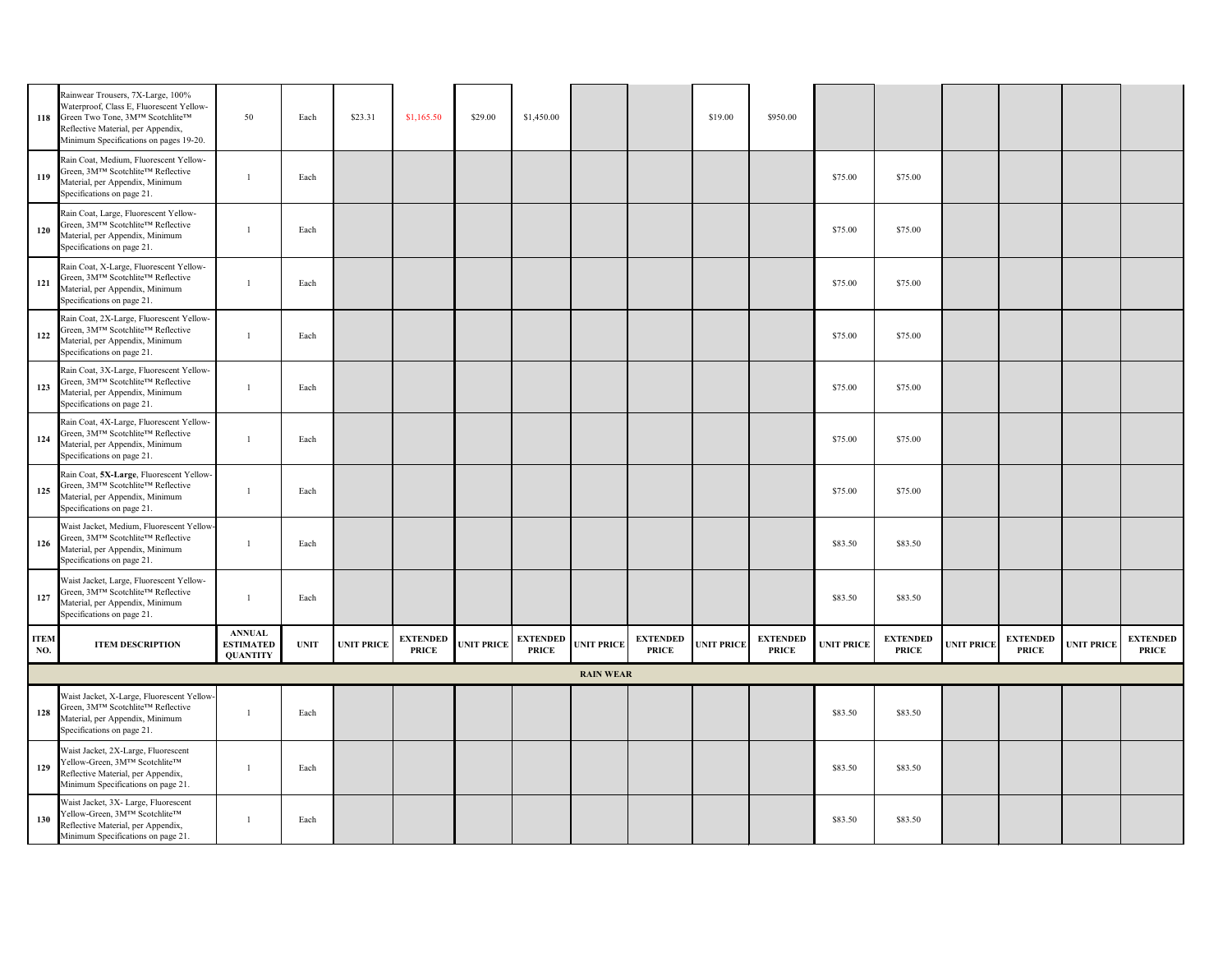| 131                | Waist Jacket, 4X- Large, Fluorescent<br>Yellow- Green, 3M™ Scotchlite™<br>Reflective Material, per Appendix,<br>Minimum Specifications on page 21. |                                                      | Each        |                   |                                 |                   |                                 |                   |                                 |                   |                                 | \$83.50           | \$83.50                         |                   |                                 |                   |                                 |
|--------------------|----------------------------------------------------------------------------------------------------------------------------------------------------|------------------------------------------------------|-------------|-------------------|---------------------------------|-------------------|---------------------------------|-------------------|---------------------------------|-------------------|---------------------------------|-------------------|---------------------------------|-------------------|---------------------------------|-------------------|---------------------------------|
| 132                | Waist Jacket, 5X-Large, Fluorescent<br>Yellow- Green, 3M™ Scotchlite™<br>Reflective Material, per Appendix,<br>Minimum Specifications on page 21.  |                                                      | Each        |                   |                                 |                   |                                 |                   |                                 |                   |                                 | \$83.50           | \$83.50                         |                   |                                 |                   |                                 |
| 133                | Motorcycle Jacket, Small, Yellow-Green,<br>3MTM Scotchlite™ Reflective Material, per<br>Appendix, Minimum Specifications on<br>pages 22-23.        | 10                                                   | Each        |                   |                                 |                   |                                 |                   |                                 |                   |                                 | \$110.50          | \$1,105.00                      |                   |                                 |                   |                                 |
| 134                | Motorcycle Jacket, Medium, Yellow-<br>Green, 3M™ Scotchlite™ Reflective<br>Material, per Appendix, Minimum<br>Specifications on pages 22-23.       | 50                                                   | Each        |                   |                                 |                   |                                 |                   |                                 |                   |                                 | \$110.50          | \$5,525.00                      |                   |                                 |                   |                                 |
| 135                | Motorcycle Jacket, Large, Yellow-Green,<br>3MTM Scotchlite™ Reflective Material, per<br>Appendix, Minimum Specifications on<br>pages 22-23.        | 50                                                   | Each        |                   |                                 |                   |                                 |                   |                                 |                   |                                 | \$110.50          | \$5,525.00                      |                   |                                 |                   |                                 |
| 136                | Motorcycle Jacket, X-Large, Yellow-<br>Green, 3M™ Scotchlite™ Reflective<br>Material, per Appendix, Minimum<br>Specifications on pages 22-23.      | 50                                                   | Each        |                   |                                 |                   |                                 |                   |                                 |                   |                                 | \$110.50          | \$5,525.00                      |                   |                                 |                   |                                 |
| 137                | Motorcycle Jacket, 2X-Large, Yellow-<br>Green, 3M™ Scotchlite™ Reflective<br>Material, per Appendix, Minimum<br>Specifications on pages 22-23.     | 20                                                   | Each        |                   |                                 |                   |                                 |                   |                                 |                   |                                 | \$110.50          | \$2,210.00                      |                   |                                 |                   |                                 |
| 138                | Motorcycle Jacket, 3X-Large, Yellow-<br>Green, 3M™ Scotchlite™ Reflective<br>Material, per Appendix, Minimum<br>Specifications on pages 22-23.     | 10                                                   | Each        |                   |                                 |                   |                                 |                   |                                 |                   |                                 | \$116.85          | \$1,168.50                      |                   |                                 |                   |                                 |
| 139                | Motorcycle Jacket, 4X-Large, Yellow-<br>Green, 3M™ Scotchlite™ Reflective<br>Material, per Appendix, Minimum<br>Specifications on pages 22-23.     | -5                                                   | Each        |                   |                                 |                   |                                 |                   |                                 |                   |                                 | \$116.85          | \$584.25                        |                   |                                 |                   |                                 |
| 140                | Motorcycle Jacket, 5X-Large, Yellow-<br>Green, 3M™ Scotchlite™ Reflective<br>Material, per Appendix, Minimum<br>Specifications on pages 22-23.     |                                                      | Each        |                   |                                 |                   |                                 |                   |                                 |                   |                                 |                   |                                 |                   |                                 |                   |                                 |
| 141                | Motorcycle Pants, Small, Yellow-Green,<br>3M™ Scotchlite™ Reflective Material, per<br>Appendix, Minimum Specifications on<br>pages 24-25.          | 10                                                   | Each        |                   |                                 |                   |                                 |                   |                                 |                   |                                 | \$49.95           | \$499.50                        |                   |                                 |                   |                                 |
| <b>ITEM</b><br>NO. | <b>ITEM DESCRIPTION</b>                                                                                                                            | <b>ANNUAL</b><br><b>ESTIMATED</b><br><b>QUANTITY</b> | <b>UNIT</b> | <b>UNIT PRICE</b> | <b>EXTENDED</b><br><b>PRICE</b> | <b>UNIT PRICE</b> | <b>EXTENDED</b><br><b>PRICE</b> | <b>UNIT PRICE</b> | <b>EXTENDED</b><br><b>PRICE</b> | <b>UNIT PRICE</b> | <b>EXTENDED</b><br><b>PRICE</b> | <b>UNIT PRICE</b> | <b>EXTENDED</b><br><b>PRICE</b> | <b>UNIT PRICE</b> | <b>EXTENDED</b><br><b>PRICE</b> | <b>UNIT PRICE</b> | <b>EXTENDED</b><br><b>PRICE</b> |
|                    |                                                                                                                                                    |                                                      |             |                   |                                 |                   |                                 | <b>RAIN WEAR</b>  |                                 |                   |                                 |                   |                                 |                   |                                 |                   |                                 |
| 142                | Motorcycle Pants, Medium, Yellow-Green,<br>3M™ Scotchlite™ Reflective Material, per<br>Appendix, Minimum Specifications on<br>pages 24-25.         | 50                                                   | Each        |                   |                                 |                   |                                 |                   |                                 |                   |                                 | \$49.95           | \$2,497.50                      |                   |                                 |                   |                                 |
| 143                | Motorcycle Pants, Large, Yellow-Green,<br>3M™ Scotchlite™ Reflective Material, per<br>Appendix, Minimum Specifications on<br>pages 24-25.          | 50                                                   | Each        |                   |                                 |                   |                                 |                   |                                 |                   |                                 | \$49.95           | \$2,497.50                      |                   |                                 |                   |                                 |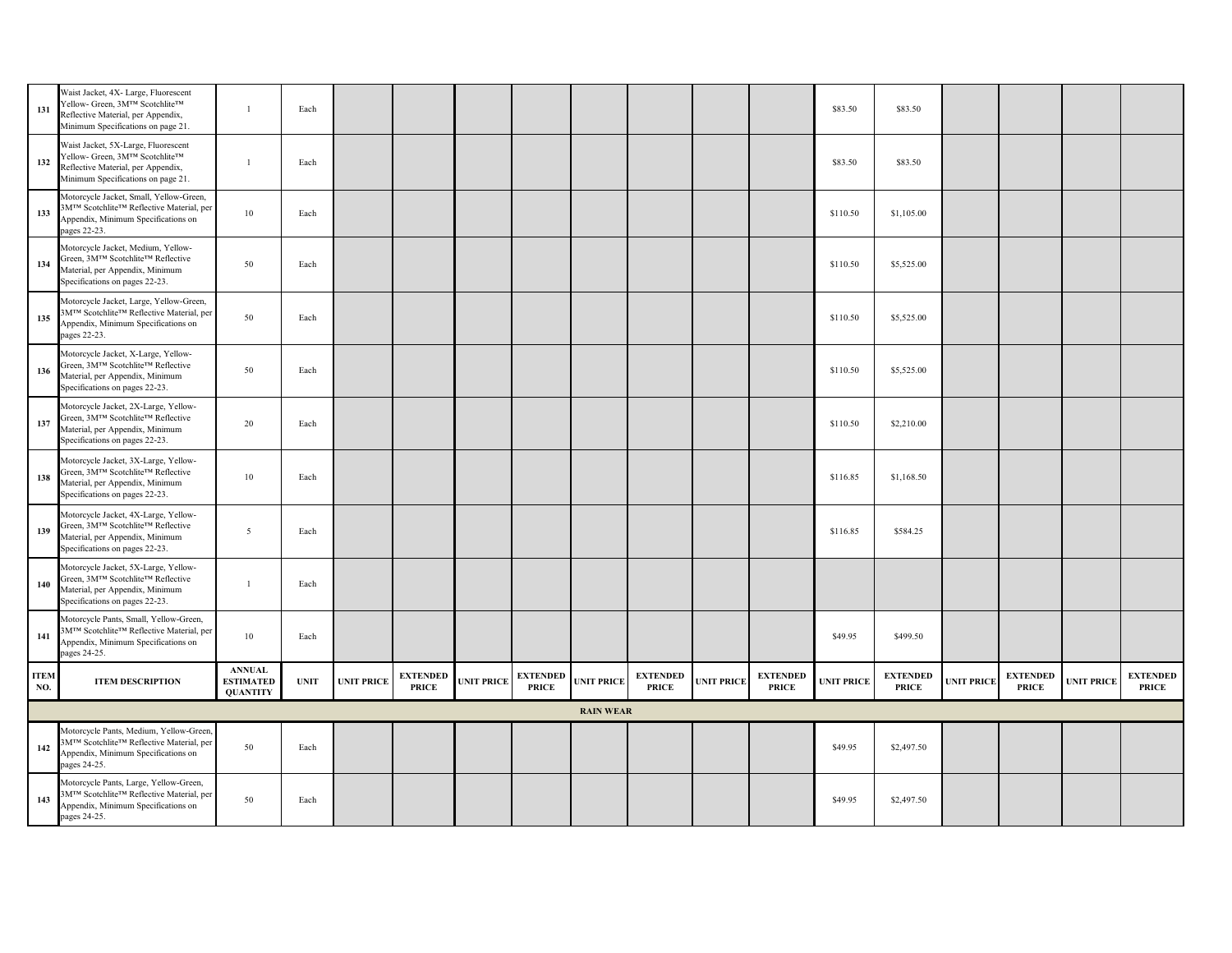| 144                | Motorcycle Pants, X-Large, Yellow-Green,<br>3M™ Scotchlite™ Reflective Material, per<br>Appendix, Minimum Specifications on<br>pages 24-25.                             | 50                                                   | Each        |                   |                                 |                   |                                 |                    |                                 |                   |                                 | \$49.95           | \$2,497.50                      |                   |                                 |                   |                                 |
|--------------------|-------------------------------------------------------------------------------------------------------------------------------------------------------------------------|------------------------------------------------------|-------------|-------------------|---------------------------------|-------------------|---------------------------------|--------------------|---------------------------------|-------------------|---------------------------------|-------------------|---------------------------------|-------------------|---------------------------------|-------------------|---------------------------------|
| 145                | Motorcycle Pants, 2X-Large, Yellow-<br>Green, 3M™ Scotchlite™ Reflective<br>Material, per Appendix, Minimum<br>Specifications on pages 24-25.                           | 20                                                   | Each        |                   |                                 |                   |                                 |                    |                                 |                   |                                 | \$49.95           | \$999.00                        |                   |                                 |                   |                                 |
| 146                | Motorcycle Pants, 3X -Large, Yellow-<br>Green, 3M™ Scotchlite™ Reflective<br>Material, per Appendix, Minimum<br>Specifications on pages 24-25.                          | 10                                                   | Each        |                   |                                 |                   |                                 |                    |                                 |                   |                                 | \$49.95           | \$499.50                        |                   |                                 |                   |                                 |
| 147                | Motorcycle Pants, 4X-Large, Yellow-<br>Green, 3M™ Scotchlite™ Reflective<br>Material, per Appendix, Minimum<br>Specifications on pages 24-25.                           | 5                                                    | Each        |                   |                                 |                   |                                 |                    |                                 |                   |                                 | \$49.95           | \$249.75                        |                   |                                 |                   |                                 |
| 148                | Motorcycle Pants, 5X-Large, Yellow-<br>Green, 3M™ Scotchlite™ Reflective<br>Material, per Appendix, Minimum<br>Specifications on pages 24-25.                           |                                                      | Each        |                   |                                 |                   |                                 |                    |                                 |                   |                                 | \$49.95           | \$49.95                         |                   |                                 |                   |                                 |
| 149                | Rain Pants, Medium, Yellow-Green, 3M™<br>Scotchlite™ Reflective Material, per<br>Appendix, Minimum Specifications on<br>page 21.                                        |                                                      | Each        |                   |                                 |                   |                                 | \$22.05            | \$22.05                         |                   |                                 | \$49.95           | \$49.95                         |                   |                                 |                   |                                 |
| 150                | Rain Pants, Large, Yellow-Green, 3MTM<br>Scotchlite™ Reflective Material, per<br>Appendix, Minimum Specifications on<br>page 21.                                        |                                                      | Each        |                   |                                 |                   |                                 | \$22.05            | \$22.05                         |                   |                                 | \$49.95           | \$49.95                         |                   |                                 |                   |                                 |
| 151                | Rain Pants, X-Large, Yellow-Green, 3M™<br>Scotchlite™ Reflective Material, per<br>Appendix, Minimum Specifications on<br>page 21.                                       |                                                      | Each        |                   |                                 |                   |                                 | \$22.05            | \$22.05                         |                   |                                 | \$49.95           | \$49.95                         |                   |                                 |                   |                                 |
| 152                | Rain Pants, 2X-Large, Yellow-Green,<br>3MTM Scotchlite <sup>TM</sup> Reflective Material, per<br>Appendix, Minimum Specifications on<br>page 21.                        |                                                      | Each        |                   |                                 |                   |                                 | \$23.35            | \$23.35                         |                   |                                 | \$49.95           | \$49.95                         |                   |                                 |                   |                                 |
| 153                | Rain Pants, 3X-Large, Yellow-Green,<br>3M™ Scotchlite™ Reflective Material, per<br>Appendix, Minimum Specifications on<br>page 21.                                      |                                                      | Each        |                   |                                 |                   |                                 | \$24.65            | \$24.65                         |                   |                                 | \$49.95           | \$49.95                         |                   |                                 |                   |                                 |
| 154                | Rain Pants, 4X-Large, Yellow-Green,<br>3MTM Scotchlite™ Reflective Material, per<br>Appendix, Minimum Specifications on<br>page 21.                                     |                                                      | Each        |                   |                                 |                   |                                 | \$25.95            | \$25.95                         |                   |                                 | \$49.95           | \$49.95                         |                   |                                 |                   |                                 |
| 155                | Rain Pants, 5X-Large, Yellow-Green,<br>3M™ Scotchlite™ Reflective Material, per<br>Appendix, Minimum Specifications on<br>page 21.                                      |                                                      | Each        |                   |                                 |                   |                                 | \$27.25            | \$27.25                         |                   |                                 | \$49.95           | \$49.95                         |                   |                                 |                   |                                 |
| <b>ITEM</b><br>NO. | <b>ITEM DESCRIPTION</b>                                                                                                                                                 | <b>ANNUAL</b><br><b>ESTIMATED</b><br><b>QUANTITY</b> | <b>UNIT</b> | <b>UNIT PRICE</b> | <b>EXTENDED</b><br><b>PRICE</b> | <b>UNIT PRICE</b> | <b>EXTENDED</b><br><b>PRICE</b> | <b>UNIT PRICE</b>  | <b>EXTENDED</b><br><b>PRICE</b> | <b>UNIT PRICE</b> | <b>EXTENDED</b><br><b>PRICE</b> | <b>UNIT PRICE</b> | <b>EXTENDED</b><br><b>PRICE</b> | <b>UNIT PRICE</b> | <b>EXTENDED</b><br><b>PRICE</b> | <b>UNIT PRICE</b> | <b>EXTENDED</b><br><b>PRICE</b> |
|                    |                                                                                                                                                                         |                                                      |             |                   |                                 |                   |                                 | <b>SWEATSHIRTS</b> |                                 |                   |                                 |                   |                                 |                   |                                 |                   |                                 |
|                    | Crewneck Sweatshirt, Medium, Kiwi,<br>Heavy Blend™, Classic Fit Adult, 50%<br>156 Cotton / 50% Polyester Fleece, per<br>Appendix, Minimum Specifications on<br>page 26. |                                                      | Each        |                   |                                 |                   |                                 | \$11.70            | \$11.70                         |                   |                                 | \$12.50           | \$12.50                         | \$12.99           | \$12.99                         |                   |                                 |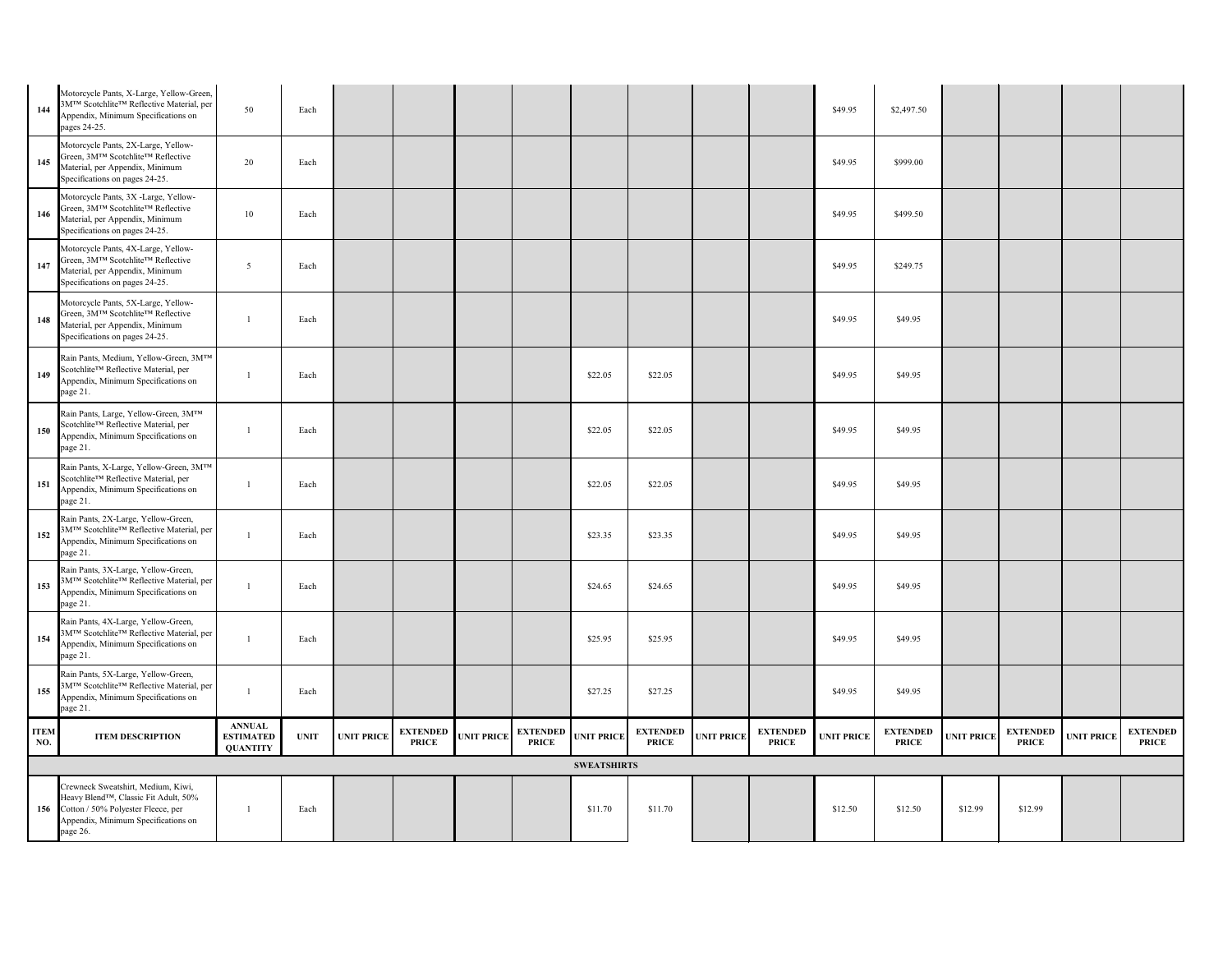\*\* Items in red indicate corrected extended pricing amounts as there were obvious miscalculation errors. In the event that extended pricing provided by a vendor does not equal the estimated quantity multiplied by the unit the accurate pricing.

\*\*\* Seaside Companies, LLC dba Seaside Uniforms did not provide pricing.

| 157 | Crewneck Sweatshirt, Large, Kiwi, Heavy<br>Blend™, Classic Fit Adult, 50% Cotton /<br>50% Polyester Fleece, per Appendix,<br>Minimum Specifications on page 26.                      | 12             | Each |        |            |        |                  | \$11.70          | \$140.40   |        |            | \$12.50 | \$150.00   | \$12.99 | \$155.88 |        |            |
|-----|--------------------------------------------------------------------------------------------------------------------------------------------------------------------------------------|----------------|------|--------|------------|--------|------------------|------------------|------------|--------|------------|---------|------------|---------|----------|--------|------------|
|     | Crewneck Sweatshirt, X-Large, Kiwi,<br>Heavy Blend™, Classic Fit Adult, 50%<br>158 Cotton / 50% Polyester Fleece, per<br>Appendix, Minimum Specifications on<br>page 26.             | 15             | Each |        |            |        |                  | \$11.70          | \$175.50   |        |            | \$12.50 | \$187.50   | \$15.99 | \$239.85 |        |            |
|     | Crewneck Sweatshirt, 2X-Large, Kiwi,<br>Heavy Blend™, Classic Fit Adult, 50%<br>159 Cotton / 50% Polyester Fleece, per<br>Appendix, Minimum Specifications on<br>page 26.            |                | Each |        |            |        |                  | \$14.75          | \$14.75    |        |            | \$15.25 | \$15.25    | \$15.99 | \$15.99  |        |            |
| 160 | Crewneck Sweatshirt, 3X-Large, Kiwi,<br>Heavy Blend™, Classic Fit Adult, 50%<br>Cotton / 50% Polyester Fleece, per<br>Appendix, Minimum Specifications on<br>page 26.                | $\overline{3}$ | Each |        |            |        |                  | \$16.10          | \$48.30    |        |            | \$17.00 | \$51.00    | \$15.99 | \$47.97  |        |            |
|     | Crewneck Sweatshirt, 4X-Large, Kiwi,<br>Heavy Blend™, Classic Fit Adult, 50%<br>161 Cotton / 50% Polyester Fleece, per<br>Appendix, Minimum Specifications on<br>page 26.            |                | Each |        |            |        |                  | \$16.10          | \$16.10    |        |            | \$17.00 | \$17.00    | \$15.99 | \$15.99  |        |            |
|     |                                                                                                                                                                                      |                |      |        |            |        |                  | <b>HEAD GEAR</b> |            |        |            |         |            |         |          |        |            |
| 162 | Ranger Hat, Fluorescent Yellow-Green,<br>One Size, Contrasting Orange-Red Ribbon,<br>3M™ Scotchlite™ Reflective Material, per<br>Appendix, Minimum Specifications on<br>pages 27-28. | 675            | Each | \$6.50 | \$4,387.50 | \$7.00 | \$4,725.00       | \$6.50           | \$4,387.50 | \$8.95 | \$6,041.25 | \$4.75  | \$3,206.25 |         |          | \$6.06 | \$4,090.50 |
| 163 | Baseball Hat, Adjustable, Fluorescent<br>Yellow-Green, 3M™ Scotchlite™<br>Reflective Material, per Appendix,<br>Minimum Specifications on page 29.                                   | 750            | Each | \$5.85 | \$4,387.50 | \$6.00 | \$4,500.00       | \$6.00           | \$4,500.00 | \$8.95 | \$6,712.50 | \$6.00  | \$4,500.00 |         |          | \$5.45 | \$4,087.50 |
| 164 | Knit Cap, Fluorescent Yellow-Green, 3MTM<br>Scotchlite™ Reflective Material, per<br>Appendix, Minimum Specifications on<br>page 30.                                                  | 500            |      |        | \$2,925.00 | \$6.00 | \$3,000.00       | \$6.00           | \$3,000.00 | \$8.95 | \$4,475.00 | \$4.75  | \$2,375.00 |         |          | \$5.45 | \$2,725.00 |
|     |                                                                                                                                                                                      |                |      |        |            |        | <b>LETTERING</b> |                  |            |        |            |         |            |         |          |        |            |
|     | 165 One-time dye charge for lettering.                                                                                                                                               |                |      |        | \$40.00    |        | \$0.00           |                  | \$25.00    |        | \$50.00    |         | \$0.00     |         | \$40.00  |        | \$0.00     |
|     | 166 One-time dye charge for County Logo, per diagram on page 31.                                                                                                                     |                |      |        | \$40.00    |        | \$0.00           |                  | \$25.00    |        | \$50.00    |         | \$0.00     |         | \$40.00  |        | \$0.00     |
|     | $8***$<br><b>Number of Bids Received:</b>                                                                                                                                            |                |      |        |            |        |                  |                  |            |        |            |         |            |         |          |        |            |
|     | <b>LSBE Participation Benchmark/GFE</b>                                                                                                                                              |                |      |        | Waived     |        | Waived           |                  | Waived     |        | Waived     |         | Waived     |         | Waived   |        | Waived     |
|     | <b>Attendance at the Mandatory LSBE Meeting (Yes/No)</b>                                                                                                                             |                |      | Waived |            | Waived |                  | Waived           |            | Waived |            | Waived  |            | Waived  |          | Waived |            |
|     | <b>Separate Sealed Price Schedule (Yes/No)</b>                                                                                                                                       |                |      |        | Waived     |        | Waived           |                  | Waived     |        | Waived     |         | Waived     |         | Waived   |        | Waived     |
|     |                                                                                                                                                                                      |                |      |        |            |        |                  |                  |            |        |            |         |            |         |          |        |            |

\* Due to finding three (3) additional bids sent prior to the opening date of March 25, 2022, a second bid/cost opening date was added.

#### **NOTES - DETAIL JUSTIFICATION**